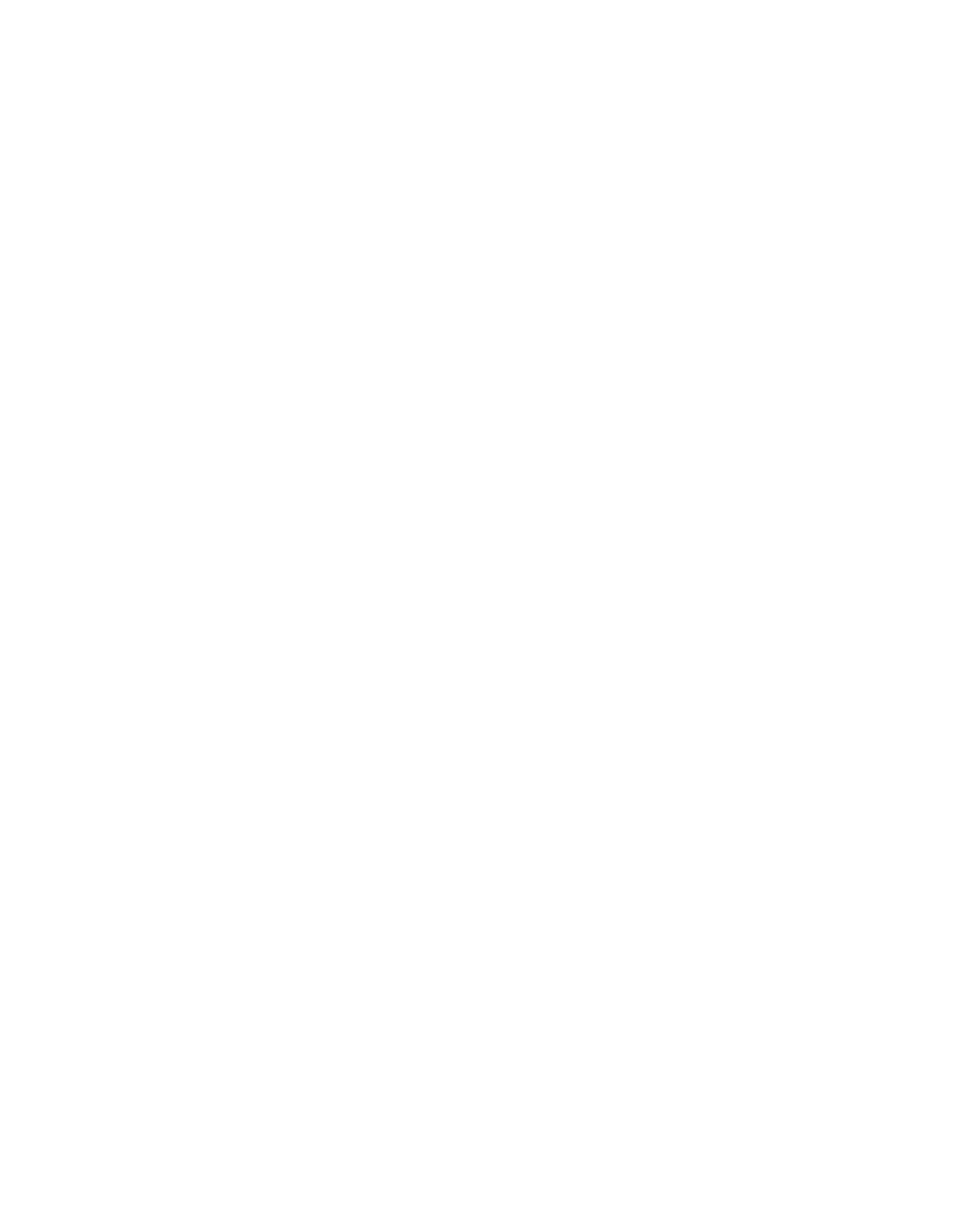#### **Scoring Summary(Final) #3 KS Maui Warriors vs. #1 Kapaa Warriors (12/30/2021 at Farrington High)**



KS Maui Warriors (5-3; 4-2) vs. Kapaa Warriors (8-0; 6-0) Date: 12/30/2021 • Site: Farrington High • Stadium: Skippa Diaz Stadium Attendance: 644

| <b>Score by Quarters</b> |    |    |    | Tota. |
|--------------------------|----|----|----|-------|
| <b>KS Maul Warriors</b>  |    |    |    |       |
| Kapaa Warriors           | 14 | 24 | 16 |       |

| Qtr | Time  | <b>Scoring Play</b>                                                          | V-H      |
|-----|-------|------------------------------------------------------------------------------|----------|
| 1st | 08:48 | KAPAA - 9 Malafu 98 yd TD RUSH (PAT KICK attempt failed), 1-98 0:15          | $0-6$    |
| 1st | 04:10 | KAPAA - 14 Na-O 6 yd TD RUSH (RUSH by 9 Malafu), 7-70 2:49                   | $0 - 14$ |
| 2nd | 11:00 | KAPAA - 9 Malafu 10 yd TD RUSH (RUSH by 9 Malafu), 2-23 0:47                 | $0 - 22$ |
| 2nd | 06:26 | KAPAA - 4 Tandal 11 yd TD RUSH (RUSH by 9 Malafu), 7-45 3:27                 | $0 - 30$ |
| 2nd | 02:16 | KAPAA - 9 Malafu 1 yd TD RUSH (RUSH by 9 Malafu), 7-70 2:52                  | $0 - 38$ |
| 3rd | 08:40 | KAPAA - 8 Kimi 17 yd TD PASS from 14 Na-O (RUSH by 9 Malafu), 8-42 3:08      | $0 - 46$ |
| 3rd | 03:18 | KS-MAUI - 6 Gantala 20 yd TD PASS from 5 Aiu (KICK by 12 Kiesel), 10-65 5:12 | 7-46     |
| 3rd | 02:43 | KAPAA - 11 Tafea 16 yd TD RUSH (RUSH by 9 Malafu), 3-65 0:35                 | $7 - 54$ |
| 4th | 02:25 | KAPAA - 9 Malafu 43 yd TD RUSH (KICK by 31 Gonsalves), 7-69 2:53             | $7 - 61$ |

Kickoff time: 7:07 pm • End of Game: 9:52 pm • Total elapsed time: 2:45

Officials: Referee: Mike Goshima; Umpire: Kelvin Moniz; Linesman: Ralph Hasegawa;

Line judge: Fritz Afu; Back judge: Doug Hunt; Field judge: Jonathan Thorpe;

Side judge: James Campbell; Center judge: ;

Temperature: 73 deg. • Wind: NE 7 mph • Weather: Showers, Humidity84%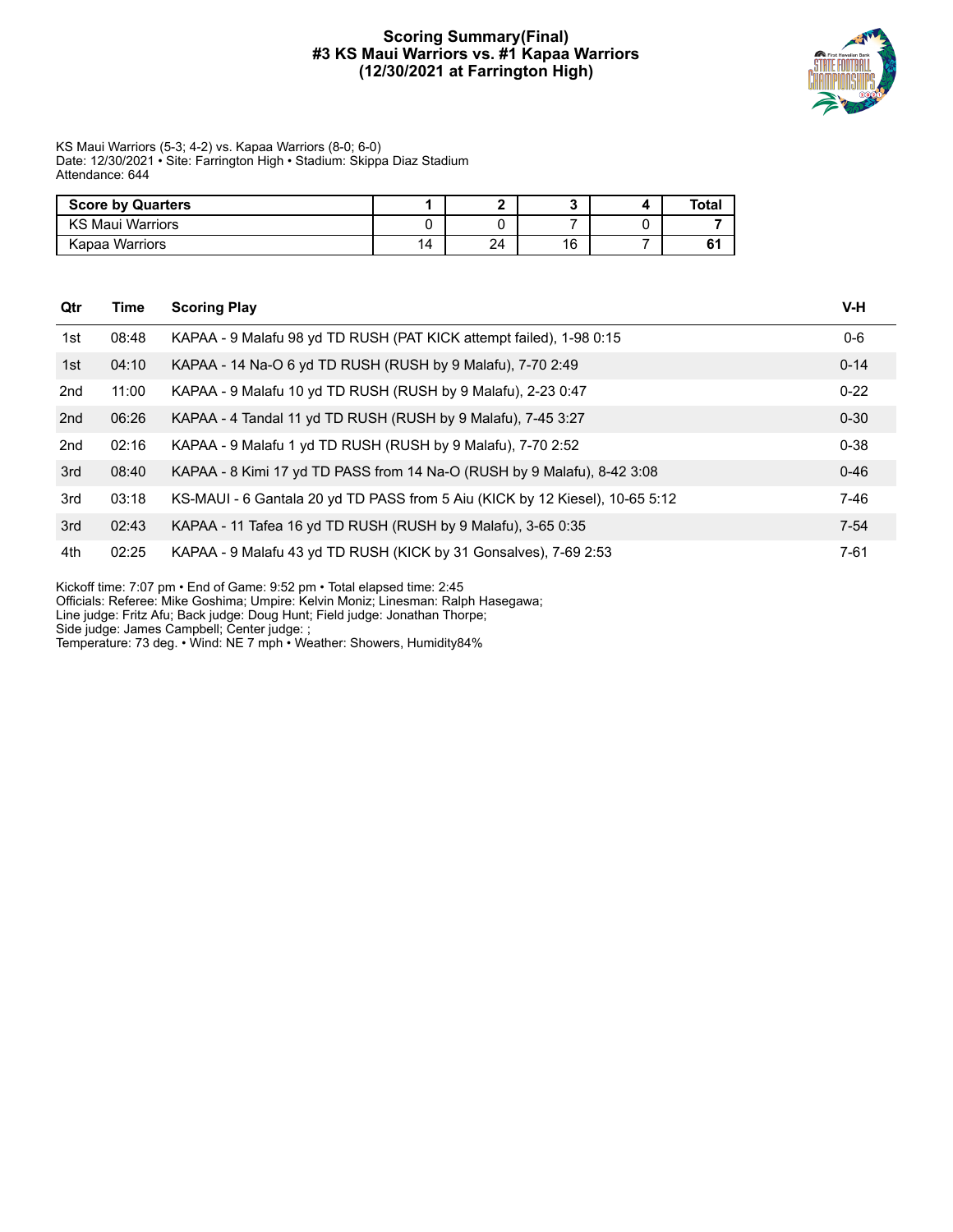#### **Team Statistics(Final) #3 KS Maui Warriors vs. #1 Kapaa Warriors (12/30/2021 at Farrington High)**



|                                  | <b>KS-MAUI</b> | <b>KAPAA</b>   |
|----------------------------------|----------------|----------------|
| <b>FIRST DOWNS</b>               | 10             | 25             |
| Rushing                          | 3              | 21             |
| Passing                          | 6              | 3              |
| Penalty                          | $\mathbf{1}$   | $\mathbf{1}$   |
| <b>NET YARDS RUSHING</b>         | 30             | 477            |
| <b>Rushing Attempts</b>          | 25             | 50             |
| Average Per Rush                 | 1.2            | 9.5            |
| Rushing Touchdowns               | $\mathbf 0$    | $\overline{7}$ |
| <b>Yards Gained Rushing</b>      | 70             | 484            |
| Yards Lost Rushing               | 40             | $\overline{7}$ |
| <b>NET YARDS PASSING</b>         | 134            | 76             |
| Completions-Attempts-Int         | $9 - 28 - 2$   | $3 - 4 - 0$    |
| Average Per Attempt              | 4.8            | 19             |
| Average Per Completion           | 14.9           | 25.3           |
| Passing Touchdowns               | $\mathbf{1}$   | -1             |
| <b>TOTAL OFFENSIVE YARDS</b>     | 164            | 553            |
| Total offensive plays            | 53             | 54             |
| Average Gain Per Play            | 3.1            | 10.2           |
| Fumbles: Number-Lost             | $4 - 1$        | $4 - 1$        |
| Penalties: Number-Yards          | $7 - 45$       | $8 - 84$       |
| <b>PUNTS-YARDS</b>               | 6-264          | $1 - 41$       |
| Average Yards Per Punt           | 44.0           | 41.0           |
| Net Yards Per Punt               | 37.7           | 54.0           |
| Inside 20                        | $\mathbf{1}$   | $\mathbf 0$    |
| 50+ Yards                        | 1              | 0              |
| Touchbacks                       | $\mathbf{1}$   | $\pmb{0}$      |
| Fair catch                       | 0              | 0              |
| <b>KICKOFFS-YARDS</b>            | $2 - 85$       | 9-382          |
| Average Yards Per Kickoff        | 42.5           | 42.4           |
| Net Yards Per Kickoff            | $-6.5$         | 37.4           |
| Touchbacks                       | 0              | 0              |
| Punt returns: Number-Yards-TD    | $1 - 13 - 0$   | $2 - 18 - 0$   |
| Average Per Return               | $-13$          | 9              |
| Kickoff returns: Number-Yards-TD | 8-98-0         | $1 - 45 - 0$   |
| Average Per Return               | 12.3           | 45             |
| Interceptions: Number-Yards-TD   | $0 - 0 - 0$    | $2 - 44 - 0$   |
| Fumble Returns: Number-Yards     | $1 - 0$        | $1-0$          |
| Miscellaneous Yards              | $\pmb{0}$      | $\mathbf 0$    |
| Possession Time                  | 25:59          | 22:01          |
| 1st Quarter                      | 07:49          | 04:11          |
| 2nd Quarter                      | 04:17          | 07:43          |
| 3rd Quarter                      | 06:15          | 05:45          |
| 4th Quarter                      | 07:38          | 04:22          |
| <b>Third-Down Conversions</b>    | 3 of 13        | 4 of 6         |
| Fourth-Down Conversions          | 2 of 3         | 1 of 1         |
| Red Zone Scores-Chances          | 1 of 1         | 6 of 8         |
| Touchdowns                       | 1              | 6              |
| <b>Field Goals</b>               | $0$ of $0$     | $0$ of $0$     |
| Sacks By: Number-Yards           | $0-0$          | $1 - 3$        |
| PAT Kicks                        | $1 - 1$        | $1 - 2$        |
| <b>Field Goals</b>               | of             | of             |
| Points off turnovers             | 0              | 16             |
|                                  |                |                |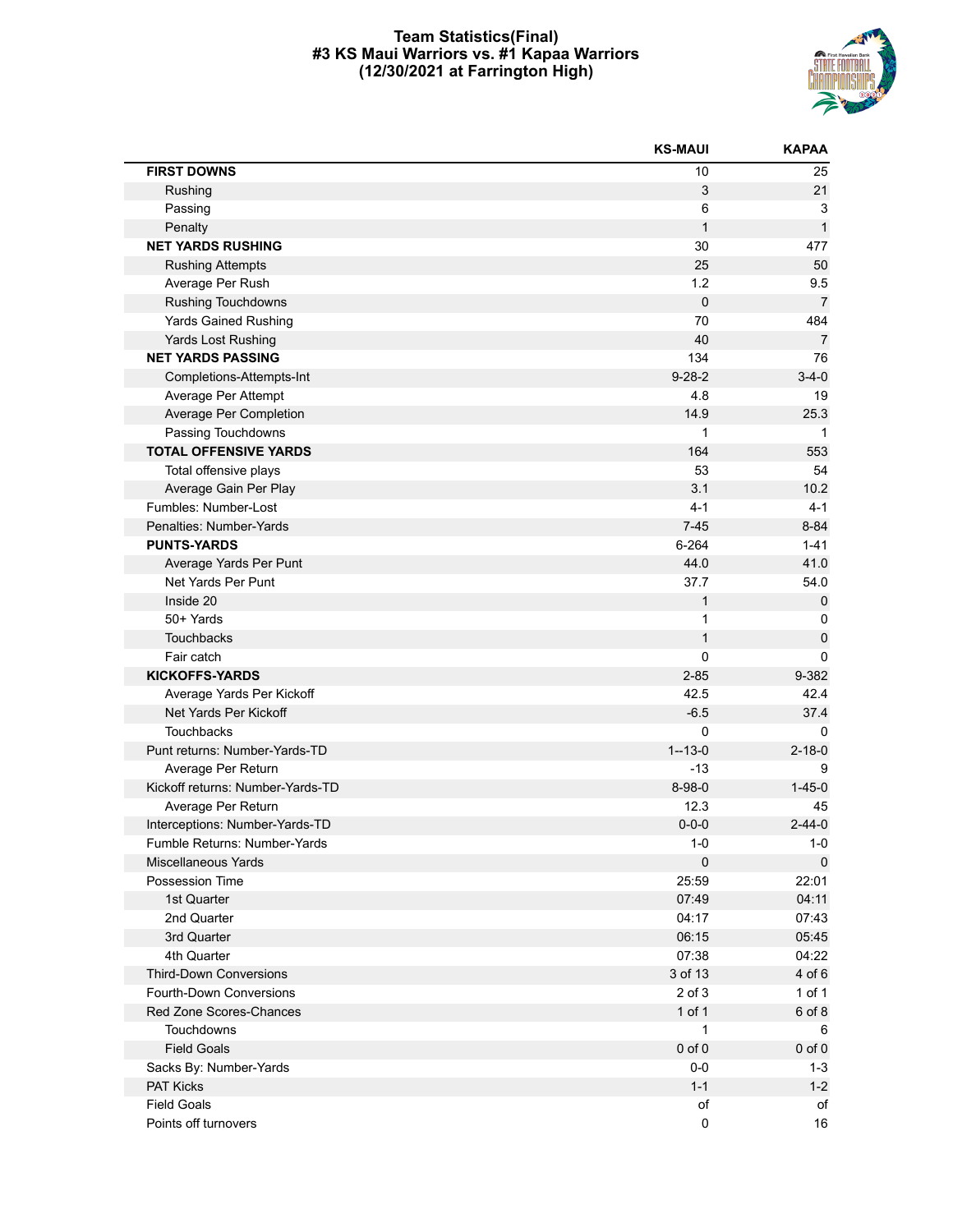#### **Individual Statistics(Final) #3 KS Maui Warriors vs. #1 Kapaa Warriors (12/30/2021 at Farrington High)**



#### **KS Maui Warriors Kapaa Warriors**

| <b>Rushing</b> | No. | Gain | Loss Net TD Lg |       |   |    | Avg  |
|----------------|-----|------|----------------|-------|---|----|------|
| 22 Pali        | 10  | 37   | 13             | 24    | 0 | 14 | 2.4  |
| 8 KamakaBrayce | 9   | 25   | 4              | 21    |   | 11 | 2.3  |
| 44 Shiffler    | 2   | 8    |                | 6     | 0 | 8  | -3   |
| 32 Kerr        | 1   | 0    |                | -1    | O | O  | $-1$ |
| 4 Brown        | 1   | 0    | 3              | -3    | 0 | 0  | -3   |
| <b>TEAM</b>    | 2   | ŋ    | 17             | $-17$ | O | 0  | -8.5 |
| Totals         | 25  | 70   | 40             | 30    |   | 14 | 12   |

**Passing C-A-I Yds TD Long Sack** 5 Aiu 2-2-0 38 1 20 0 8 KamakaBrayce 7-26-2 96 0 30 1

| <b>Rushing</b> | No.         | Gain |       | Loss | Net | TD   | Lg   | Avg         |
|----------------|-------------|------|-------|------|-----|------|------|-------------|
| 9 Malafu       | 4           | 152  |       | 0    | 152 | 4    | 98   | 38          |
| 14 Na-O        | 14          | 102  |       | 3    | 99  | 1    | 33   | 7.1         |
| 4 Tandal       | 9           | 89   |       | 2    | 87  | 1    | 41   | 9.7         |
| 11 Tafea       | 3           | 40   |       | 0    | 40  | 1    | 22   | 13.3        |
| 22 Rapozo      | 9           | 37   |       | 0    | 37  | 0    | 10   | 4.1         |
| 3 Castro       | 4           | 30   |       | 0    | 30  | 0    | 19   | 7.5         |
| 1 Pimental     | 3           | 19   |       | 0    | 19  | 0    | 12   | 6.3         |
| 21 Payomo      | 2           | 15   |       | 0    | 15  | 0    | 13   | 7.5         |
| <b>TEAM</b>    | 2           | 0    |       | 2    | -2  | 0    | 0    | -1          |
| Totals         | 50          | 484  |       | 7    | 477 | 7    | 98   | 9.5         |
| Passing        | C-A-I       |      | Yds   | TD   |     | Long |      | <b>Sack</b> |
| 14 Na-O        | $3-4-0$     |      | 76    |      | 1   | 40   |      | 0           |
| <b>Totals</b>  | $3 - 4 - 0$ |      | 76    |      | 1   | 40   |      | 0           |
| Receiving      | No.         |      | Yards |      | TD  |      | Long | <b>Tgt</b>  |
| 3 Castro       |             | 1    |       | 40   | 0   |      | 40   | 1           |
| 11 Tafea       |             | 1    |       | 19   | 0   |      | 19   | 2           |
| 8 Kimi         |             | 1    |       | 17   | 1   |      | 17   | 1           |

| <b>Totals</b>    |    |          | $9 - 28 - 2$ |       | 134            |      | 30   |              |     |                |    |      |          |       |                |      |      |           |     |
|------------------|----|----------|--------------|-------|----------------|------|------|--------------|-----|----------------|----|------|----------|-------|----------------|------|------|-----------|-----|
| <b>Receiving</b> |    |          | No.          | Yards |                | TD   | Long |              | Tgt | Receiving      |    | No.  |          | Yards |                | TD   | Long |           | Tgt |
| 2 Abreu          |    |          | 4            |       | 78             | 0    |      | 30           | 7   | 3 Castro       |    |      |          |       | 40             | 0    | 40   |           |     |
| 82 Carpenter     |    |          | 2            |       |                | 0    |      | 2            | 6   | 11 Tafea       |    |      |          |       | 19             | 0    | 19   |           | 2   |
| 6 Gantala        |    |          |              |       | 20             |      |      | 20           | 3   | 8 Kimi         |    |      |          |       | 17             |      | 17   |           |     |
| 10 Monkres       |    |          |              |       | 18             | 0    |      | 18           | 1   | <b>Totals</b>  |    |      | 3        |       | 76             |      | 40   |           | 4   |
| 5 Aiu            |    |          |              |       | 17             | 0    |      | 17           | 6   |                |    |      |          |       |                |      |      |           |     |
| <b>Totals</b>    |    |          | 9            |       | 134            |      |      | 30           | 26  |                |    |      |          |       |                |      |      |           |     |
| <b>Punting</b>   |    | No.      | Yds          | Avg   |                | Long | In20 |              | ТB  | <b>Punting</b> |    | No.  | Yds      |       | Avg            | Long |      | In20      | TВ  |
| 5 Aiu            |    | 6        | 264          | 44.0  |                | 57   |      |              |     | 21 Payomo      |    |      | 41       |       | 41.0           | 41   |      | 0         | 0   |
| <b>Totals</b>    |    | 6        | 264          | 44.0  |                | 57   |      |              |     | <b>Totals</b>  |    |      | 41       |       | 41.0           | 41   |      | 0         | 0   |
|                  |    | Punt     |              |       | <b>Kickoff</b> |      |      | Intercept    |     |                |    | Punt |          |       | <b>Kickoff</b> |      |      | Intercept |     |
| <b>Returns</b>   | No | Yds      | Lg           | No    | Yds            | Lg   | No   | Yds Lg       |     | <b>Returns</b> | No | Yds  | Lg       | No    | Yds            | Lg   | No   | Yds Lg    |     |
| 4 Brown          | 0  | $\Omega$ | $\Omega$     | 3     | 21             | 12   | 0    | $\mathbf{0}$ | 0   | 1 Pimental     | 0  | 0    | $\Omega$ |       | 45             | 45   | 0    | 0         | 0   |
| 6 Gantala        |    | $-13$    | 0            | 5     | 77             | 26   | 0    | 0            | 0   | 2 Ebesu        | 4  | 8    | 8        | 0     | 0              | 0    | 0    | 0         | 0   |

| <b>Field goals</b> |     | Time<br>Qtr |            | <b>Dist</b> |           | Result   |       | <b>Field goals</b> | Qtr | Time       | <b>Dist</b> |           | <b>Result</b> |
|--------------------|-----|-------------|------------|-------------|-----------|----------|-------|--------------------|-----|------------|-------------|-----------|---------------|
| <b>Kickoffs</b>    | No. | Yards       |            | Avg         |           | ТВ       | OВ    | <b>Kickoffs</b>    | No. | Yards      |             | Avg       | тв            |
| 12 Kiesel          | 2   | 85 yards    |            | 42.5        | 0         |          |       | 31 Gonsalves       | 9   | 382 yards  |             | 42.4      | 0             |
| All-purpose        |     | <b>Run</b>  | <b>Rcv</b> | KR.         | <b>PR</b> | IR       | Total | All-purpose        | Run | <b>Rcv</b> | KR          | <b>PR</b> | ΙR            |
| 6 Gantala          |     |             | 20         | 77          | $-13$     | $\Omega$ | 84    | 9 Malafu           |     | 152        | 0           | 0         | 42            |
| 2 Abreu            |     |             | 78         | 0           | $\Omega$  | 0        | 78    | 14 Na-O            |     | 99<br>0    | 0           | 0         | $\Omega$      |
| 22 Pali            |     | 24          | 0          | 0           | 0         | 0        | 24    | 4 Tandal           |     | 87<br>0    | 0           | 0         | 0             |
| 8 KamakaBrayce     |     | 21          | 0          | 0           | 0         | $\Omega$ | 21    | 3 Castro           |     | 30<br>40   | 0           | 0         | 0             |

Totals 1 -13 0 | 8 98 26 | 0 0 0

| Returns            | No | Yds | Lg  | No          | Yds         | Lg   | No             | Yds | Lg    |
|--------------------|----|-----|-----|-------------|-------------|------|----------------|-----|-------|
| 1 Pimental         | 0  | 0   | 0   | 1           | 45          | 45   | 0              | 0   | 0     |
| 2 Ebesu            | 1  | 8   | 8   | 0           | 0           | 0    | 0              | 0   | 0     |
| 9 Malafu           | 0  | 0   | 0   | 0           | 0           | 0    | 1              | 42  | 36    |
| 22 Rapozo          | 1  | 10  | 10  | 0           | 0           | 0    | 0              | 0   | 0     |
| 44 Ibaan           | 0  | 0   | 0   | 0           | 0           | 0    | 1              | 2   | 2     |
| Totals             | 2  | 18  | 10  | 1           | 45          | 45   | $\overline{2}$ | 44  | 36    |
|                    |    |     |     |             |             |      |                |     |       |
| <b>Field goals</b> |    |     | Qtr | <b>Time</b> | <b>Dist</b> |      | Result         |     |       |
| Kickoffs           |    | No. |     | Yards       |             | Avg  | ΤВ             | OВ  |       |
| 31 Gonsalves       |    | 9   |     | 382 yards   |             | 42.4 | 0              | 0   |       |
| All-purpose        |    |     | Run | Rcv         | KR          | PR   | ΙR             |     | Total |
| 9 Malafu           |    |     | 152 | 0           | O           | 0    | 42             |     | 194   |

4 Tandal  $\begin{array}{ccccccccc}\n4 & 7 & 87 & 0 & 0 & 0 & 0 & 87 \\
3 & 7 & 0 & 0 & 0 & 0 & 70\n\end{array}$ 

FUMBLES: KS Maui Warriors- 6 Gantala 2-1 8 KamakaBrayce 1-0 TEAM 1-0 . Kapaa Warriors- 1 Pimental 1-0 14 Na-O 1-0 22 Rapozo 1-1 44 Ibaan 1-0 .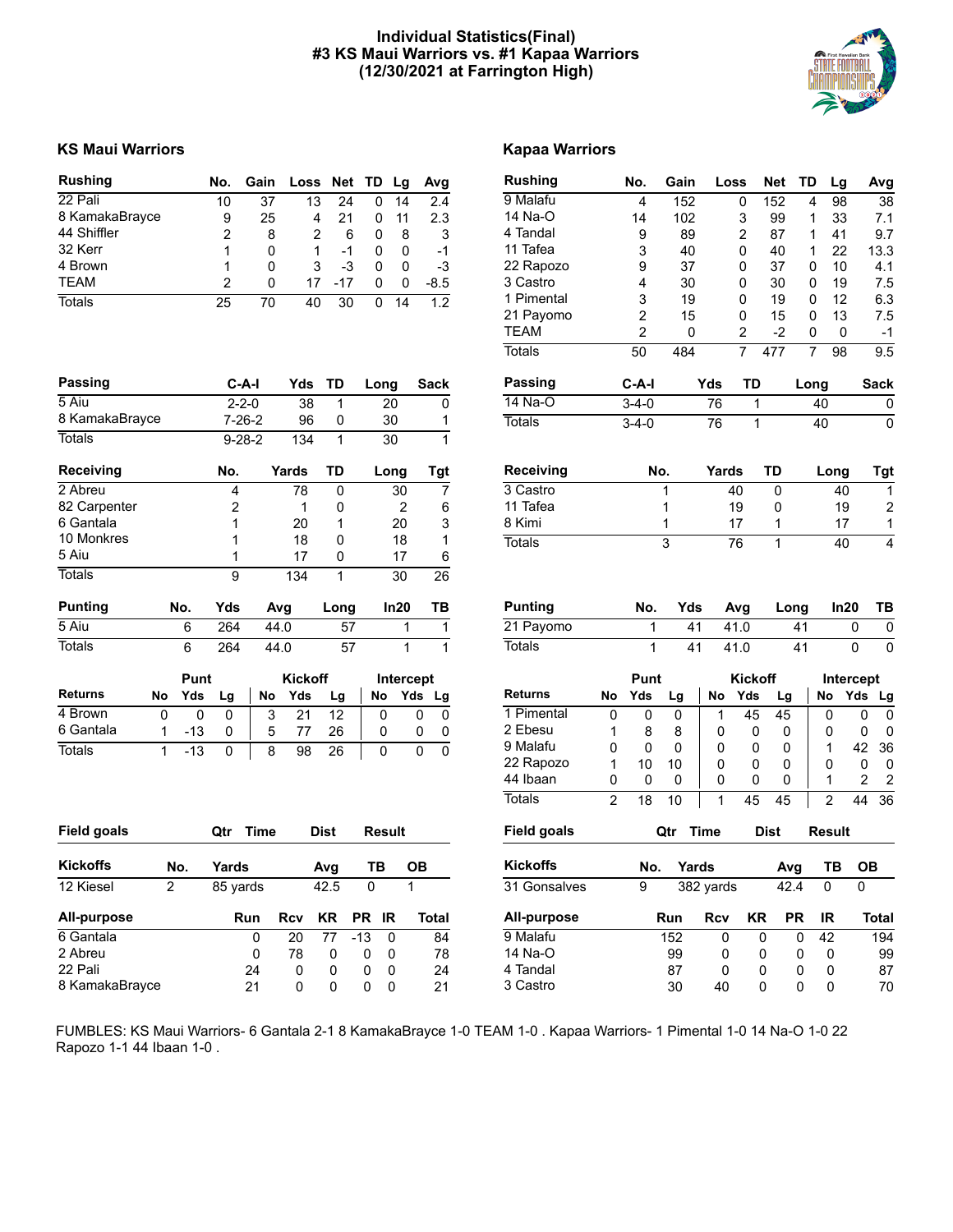#### **Defensive Statistics(Final) #3 KS Maui Warriors vs. #1 Kapaa Warriors (12/30/2021 at Farrington High)**



| #  | <b>KS Maui Warriors</b> | Solo           | Ast                                    | <b>Total</b>   | Sacks-Yds                | <b>TFL-Yds</b>               | FF                       | FR-Yds                       | Int-Yds                  | <b>BrUp</b>              | <b>Blks</b>                  | <b>QBH</b>               |
|----|-------------------------|----------------|----------------------------------------|----------------|--------------------------|------------------------------|--------------------------|------------------------------|--------------------------|--------------------------|------------------------------|--------------------------|
|    | 10 10 Monkres           |                | $\overline{7}$<br>$\overline{2}$       | 9              |                          | $\overline{a}$               |                          |                              |                          |                          |                              |                          |
|    | 32 32 Kerr              |                | 5<br>$\mathbf{1}$                      | 6              | $\overline{\phantom{a}}$ | $\frac{1}{2}$                | $\mathbf{1}$             | $\overline{a}$               | $\overline{\phantom{a}}$ |                          |                              |                          |
|    | 52 52 Cua               |                | 5<br>$\mathbf{1}$                      | 6              | $\overline{a}$           | $\overline{a}$               | $\overline{a}$           | $\overline{a}$               | $\overline{\phantom{a}}$ | $\overline{a}$           | $\overline{a}$               |                          |
|    | 55 55 Spencer           |                | 5<br>$\mathbf{1}$                      | 6              | $\blacksquare$           | $\qquad \qquad -$            | 1                        | $\blacksquare$               | $\overline{\phantom{a}}$ |                          | $\blacksquare$               |                          |
|    | 51 51 Maielua-Keki      |                | 3<br>2                                 | 5              |                          | $\overline{a}$               | $\overline{\phantom{a}}$ |                              |                          |                          |                              |                          |
|    | 44 44 Shiffler          |                | $\mathsf 3$<br>$\mathbf{1}$            | 4              |                          | $\overline{\phantom{a}}$     | $\overline{\phantom{a}}$ |                              |                          |                          |                              |                          |
|    | 26 26 Kahoohanohan      |                | $\overline{2}$<br>1                    | 3              |                          | $\frac{1}{2}$                | $\overline{\phantom{a}}$ | $1-0$                        | $\overline{a}$           |                          |                              |                          |
|    | 53 53 Yap               |                | $\ensuremath{\mathsf{3}}$<br>$\pmb{0}$ | $\mathsf 3$    |                          | $1.0 - 2$                    | $\overline{\phantom{a}}$ | $\overline{\phantom{a}}$     |                          |                          |                              |                          |
|    | 6 6 Gantala             |                | $\overline{2}$<br>0                    | $\overline{2}$ | $\overline{a}$           | $\overline{a}$               | 1                        | $\blacksquare$               | $\overline{a}$           | $\overline{\phantom{0}}$ |                              | $\overline{\phantom{0}}$ |
|    | 9 9 Ombao               |                | $\overline{2}$<br>$\pmb{0}$            | $\overline{2}$ | $\blacksquare$           | $\qquad \qquad \blacksquare$ | $\overline{\phantom{a}}$ | $\blacksquare$               | $\overline{\phantom{a}}$ | $\overline{\phantom{0}}$ | $\blacksquare$               |                          |
|    | 8 8 KamakaBrayce        |                | 0<br>1                                 | 1              | $\overline{a}$           | $\overline{\phantom{a}}$     | $\overline{\phantom{a}}$ | $\overline{a}$               | $\blacksquare$           | $\overline{\phantom{0}}$ | $\overline{a}$               | $\blacksquare$           |
|    | 11 11 Min               |                | $\pmb{0}$<br>$\mathbf{1}$              | $\mathbf{1}$   | $\overline{\phantom{a}}$ | $\overline{\phantom{a}}$     | $\overline{\phantom{a}}$ | $\overline{\phantom{0}}$     | $\overline{\phantom{a}}$ | $\overline{\phantom{0}}$ | $\overline{\phantom{a}}$     | $\blacksquare$           |
|    | 14 14 Chai              |                | 0<br>1                                 | $\mathbf 1$    | $\overline{a}$           | $\blacksquare$               | $\overline{\phantom{a}}$ |                              | $\overline{\phantom{a}}$ | $\overline{\phantom{0}}$ | $\overline{a}$               | $\blacksquare$           |
|    | 21 21 Ho'opai           |                | $\pmb{0}$<br>$\mathbf{1}$              | $\mathbf{1}$   | $\blacksquare$           | $\overline{\phantom{a}}$     | $\overline{\phantom{a}}$ | $\qquad \qquad \blacksquare$ | $\overline{\phantom{a}}$ | $\overline{\phantom{0}}$ | $\blacksquare$               | $\overline{\phantom{a}}$ |
|    | 63 63 Ho                |                | 0<br>1                                 | 1              | $\overline{a}$           | $\overline{\phantom{a}}$     | $\overline{\phantom{a}}$ | $\overline{a}$               | ÷                        | $\overline{a}$           | $\overline{a}$               | $\overline{\phantom{a}}$ |
|    | 77 77 Logotala          |                | $\mathbf{1}$<br>0                      | $\mathbf{1}$   |                          |                              | $\overline{\phantom{a}}$ |                              | $\overline{\phantom{a}}$ |                          | $\overline{\phantom{0}}$     | $\overline{\phantom{a}}$ |
|    | <b>Totals</b>           | 42             | 10                                     | 52             | $0-0$                    | $1.0 - 2$                    | 3                        | $1 - 0$                      | $0 - 0$                  | $\pmb{0}$                | $\mathbf 0$                  | 0                        |
|    | # Kapaa Warriors        | Solo           | Ast                                    | <b>Total</b>   | Sacks-Yds                | <b>TFL-Yds</b>               | FF                       | FR-Yds                       | Int-Yds                  | <b>BrUp</b>              | <b>Blks</b>                  | QBH                      |
| 9  | 9 Malafu                | 5              | $\pmb{0}$                              | 5              | $\overline{\phantom{a}}$ | $3.0 - 14$                   | $\blacksquare$           | $\overline{a}$               | $1 - 42$                 | $\mathbf 1$              | $\blacksquare$               |                          |
| 18 | 18 Keoho                | 3              | $\overline{2}$                         | 5              | $\overline{a}$           | $0.5 - 2$                    | $\overline{\phantom{m}}$ | $\overline{a}$               | $\overline{a}$           | $\overline{\phantom{a}}$ | $\overline{\phantom{a}}$     |                          |
|    | 35 35 Likio             | 4              | $\mathbf{1}$                           | 5              | $\overline{\phantom{a}}$ | $3.0 - 13$                   | $\blacksquare$           | $\blacksquare$               | ÷,                       | $\overline{\phantom{a}}$ | $\overline{\phantom{a}}$     | $\overline{c}$           |
|    | 2 2 Ebesu               | $\overline{2}$ | $\overline{2}$                         | 4              | $\overline{a}$           | $\overline{\phantom{a}}$     | $\blacksquare$           | $1 - 0$                      | $\overline{\phantom{a}}$ | $\overline{2}$           | $\overline{a}$               |                          |
|    | 54 54 Tafea             | 3              | $\mathbf{1}$                           | 4              | $\overline{\phantom{a}}$ | $1.0 - 3$                    | $\overline{\phantom{a}}$ |                              | $\overline{\phantom{a}}$ | $\overline{a}$           | $\overline{\phantom{a}}$     | 3                        |
|    | 1 1 Pimental            | $\overline{2}$ | $\mathbf{1}$                           | 3              | $\overline{\phantom{a}}$ | $\overline{\phantom{0}}$     | $\overline{\phantom{a}}$ | $\overline{a}$               | $\overline{\phantom{a}}$ | $\mathbf{1}$             | $\blacksquare$               | $\overline{\phantom{a}}$ |
|    | 5 5 Coleman             | $\overline{2}$ | $\mathbf{1}$                           | 3              | $\blacksquare$           | $\blacksquare$               | $\overline{a}$           | $\overline{a}$               | $\overline{\phantom{a}}$ | $\overline{a}$           | $\overline{a}$               | $\blacksquare$           |
|    | 10 10 Yamashita         | $\overline{2}$ | $\mathbf{1}$                           | 3              | $\blacksquare$           | $\blacksquare$               | $\blacksquare$           | $\overline{a}$               | $\overline{\phantom{a}}$ | $\mathbf{1}$             | $\overline{\phantom{a}}$     | $\overline{a}$           |
| 21 | 21 Payomo               | 3              | 0                                      | 3              | $\blacksquare$           | $\overline{a}$               | $\overline{\phantom{a}}$ |                              | $\overline{a}$           | $\mathbf 1$              | $\overline{\phantom{a}}$     | $\overline{\phantom{a}}$ |
|    | 56 56 Kitamura          | 3              | $\overline{0}$                         | 3              | $\blacksquare$           | $2.0 - 2$                    | $\overline{a}$           | $\overline{a}$               | $\blacksquare$           | $\overline{a}$           | $\blacksquare$               | $\blacksquare$           |
|    | 4 4 Tandal              | $\overline{2}$ | 0                                      | $\overline{2}$ | $\overline{\phantom{a}}$ | $\overline{a}$               | $\blacksquare$           | $\overline{a}$               | $\overline{a}$           | $\overline{a}$           | $\overline{\phantom{a}}$     | $\overline{\phantom{a}}$ |
|    | 3 3 Castro              | $\mathbf{1}$   | 0                                      | $\mathbf{1}$   | $\overline{\phantom{a}}$ | $\overline{\phantom{a}}$     | $\mathbf{1}$             | $\overline{a}$               | $\overline{\phantom{a}}$ | $\overline{\phantom{a}}$ | $\overline{\phantom{a}}$     | $\blacksquare$           |
| 11 | 11 Tafea                | 1              | 0                                      | 1              | $1.0 - 3$                | $1.0 - 3$                    | $\overline{a}$           |                              | $\overline{a}$           | $\overline{a}$           | ÷                            |                          |
| 31 | 31 Gonsalves            | $\mathbf{1}$   | 0                                      | $\mathbf{1}$   | $\overline{\phantom{a}}$ | $\overline{\phantom{a}}$     | $\blacksquare$           | $\overline{a}$               | $\overline{\phantom{a}}$ | $\overline{\phantom{a}}$ | $\overline{\phantom{a}}$     |                          |
|    | 34 34 Merseburgh        | 0              | 1                                      | $\mathbf{1}$   | $\overline{\phantom{a}}$ | $0.5 - 2$                    | $\overline{a}$           | $\overline{a}$               |                          | ÷,                       | $\qquad \qquad \blacksquare$ | 1                        |
|    | 44 44 Ibaan             | $\mathbf{1}$   | 0                                      | $\mathbf{1}$   | $\overline{\phantom{a}}$ | $\blacksquare$               | $\frac{1}{2}$            | $\overline{a}$               | $1 - 2$                  | $\overline{\phantom{a}}$ | $\overline{\phantom{a}}$     |                          |
|    | 45 45 Tolenoa           | 1              | 0                                      | 1              | $\blacksquare$           | $1.0 - 2$                    | $\overline{a}$           | $\blacksquare$               | $\overline{a}$           | $\blacksquare$           | $\overline{\phantom{a}}$     | $\blacksquare$           |
|    | <b>Totals</b>           | 36             | 10                                     | 46             | $1 - 3$                  | 12.0-41                      | $\mathbf{1}$             | $1 - 0$                      | $2 - 44$                 | 6                        | 0                            | 6                        |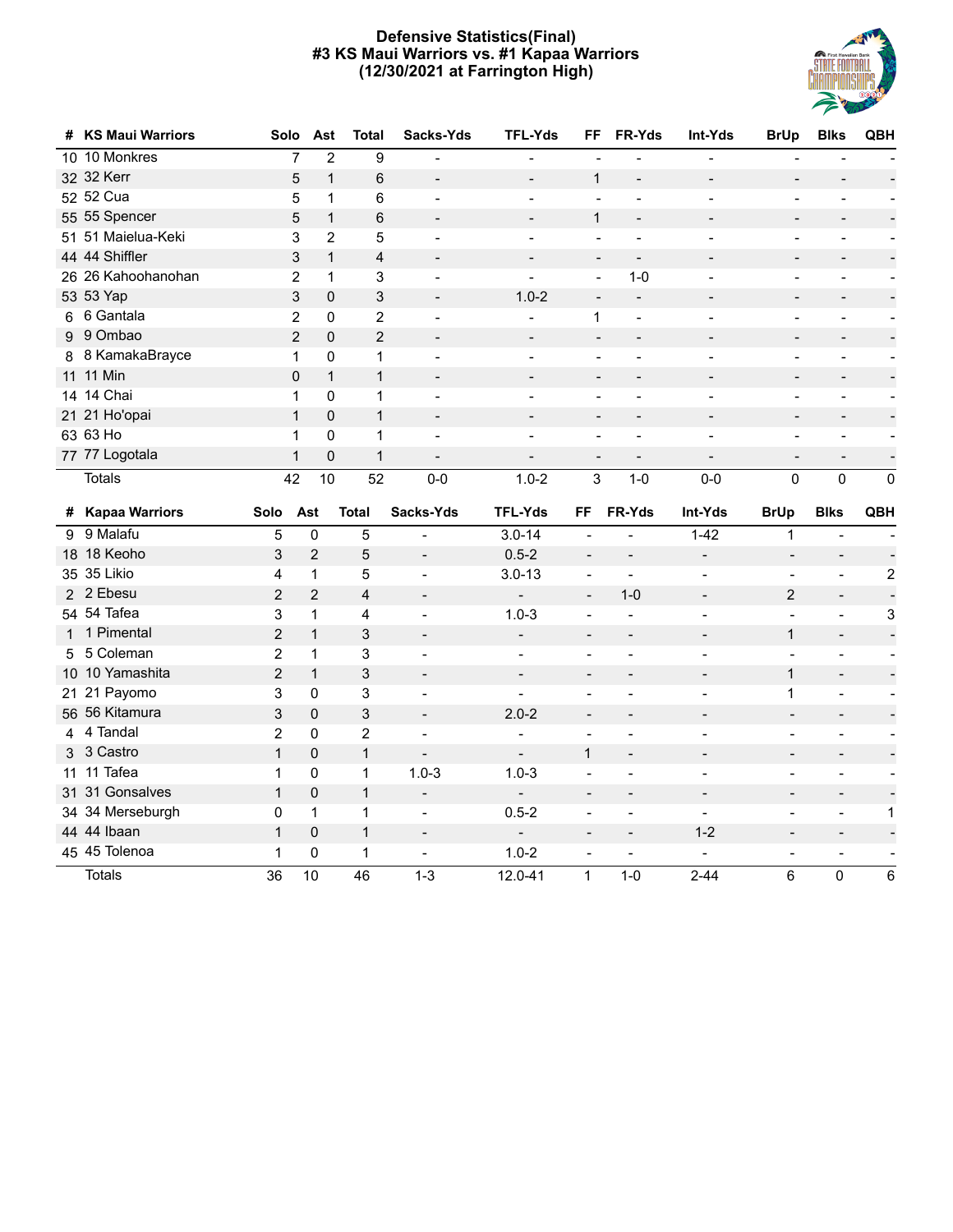#### **Participation Report(Final) #3 KS Maui Warriors vs. #1 Kapaa Warriors (12/30/2021 at Farrington High)**



#### **KS Maui Warriors**

#### **Kapaa Warriors**

| <b>Pos</b> | ##             | <b>OFFENSE</b>  | Pos         |    | ## | <b>OFFENSE</b> |
|------------|----------------|-----------------|-------------|----|----|----------------|
| H          | $\overline{2}$ | 2 Abreu         | <b>SLOT</b> |    | 1  | 1 Pimental     |
| Y          | 5              | 5 Aiu           | <b>SLOT</b> |    | 3  | 3 Castro       |
| QB         | 8              | 8 KamakaBrayce  | <b>WR</b>   |    | 8  | 8 Kimi         |
| TB         | 22             | 22 Pali         | WR          |    | 11 | 11 Tafea       |
| RG         | 53             | 53 Yap          | QB          |    | 14 | 14 Na-O        |
| LT         | 55             | 55 Spencer      | RB          |    | 22 | 22 Rapozo      |
| LG         | 77             | 77 Logotala     |             |    |    |                |
| Ζ          | 82             | 82 Carpenter    | Pos         | ## |    | <b>DEFENSE</b> |
|            |                |                 | DB          | 1  |    | 1 Pimental     |
| Pos        | ##             | <b>DEFENSE</b>  | FS          | 2  |    | 2 Ebesu        |
| CB         | 6              | 6 Gantala       | LB          | 9  |    | 9 Malafu       |
| SS         | 10             | 10 Monkres      | DB          | 10 |    | 10 Yamashita   |
| DB         | 11             | 11 Min          | DE          | 11 |    | 11 Tafea       |
| CB         | 21             | 21 Ho'opai      | LB          | 18 |    | 18 Keoho       |
| OLB        | 32             | 32 Kerr         | LB          | 21 |    | 21 Payomo      |
| FS         | 44             | 44 Shiffler     | DT          | 35 |    | 35 Likio       |
| <b>OLB</b> | 51             | 51 Maielua-Keki | LB          | 45 |    | 45 Tolenoa     |
| ILB        | 52             | 52 Cua          | DT          | 54 |    | 54 Tafea       |
| DL         | 53             | 53 Yap          | DE          | 56 |    | 56 Kitamura    |
| DL         | 55             | 55 Spencer      |             |    |    |                |

**KS Maui Warriors:**

**Kapaa Warriors:**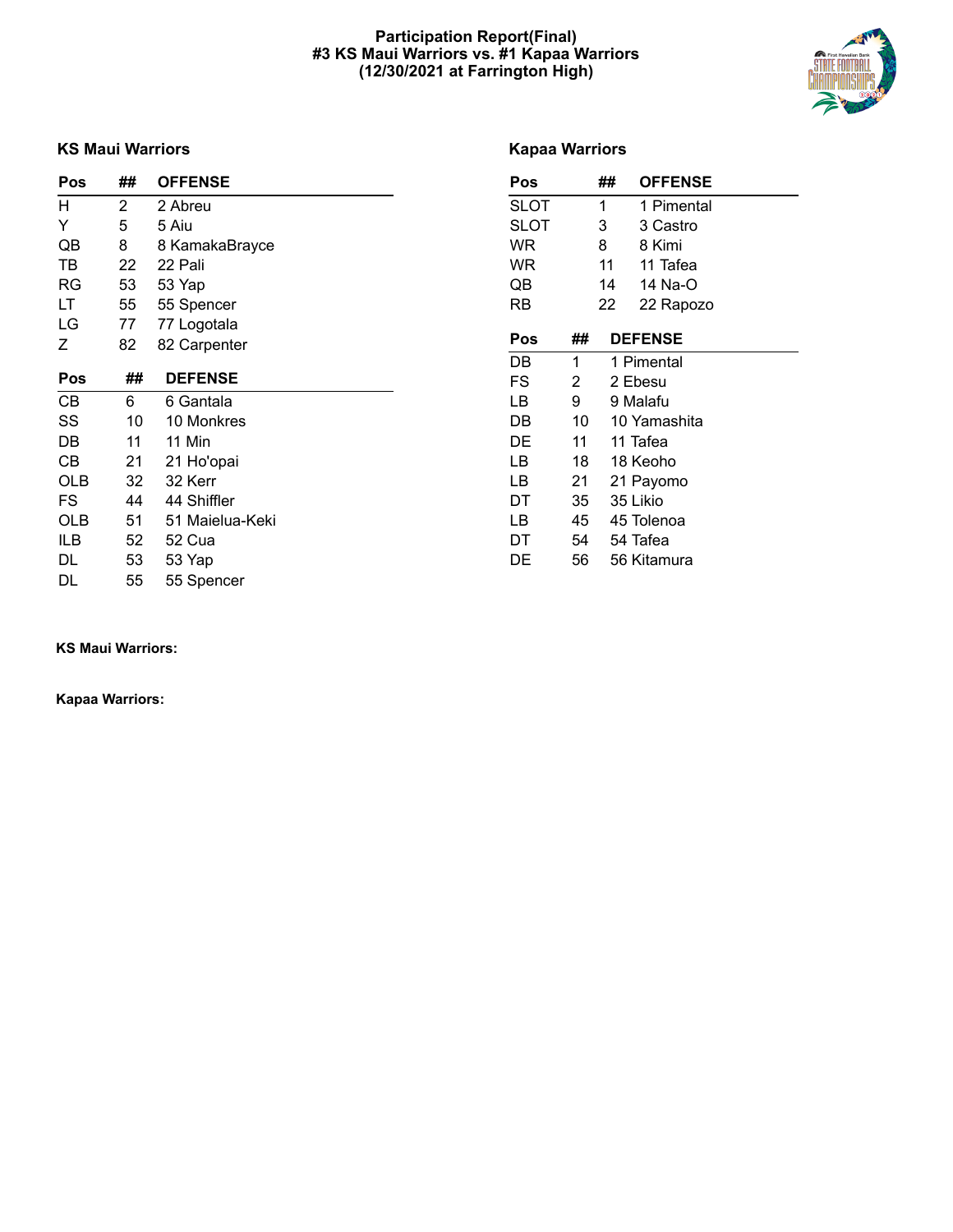#### **Drive Chart (By Team)(Final) #3 KS Maui Warriors vs. #1 Kapaa Warriors (12/30/2021 at Farrington High)**



|                |                 |                  | <b>Drive Started</b> |                 |                  | <b>Drive Ended</b> |                 | <b>Consumed</b> |            |  |
|----------------|-----------------|------------------|----------------------|-----------------|------------------|--------------------|-----------------|-----------------|------------|--|
| Team           | Qtr             | <b>Spot</b>      | Time                 | <b>Obtained</b> | <b>Spot</b>      | Time               | <b>How lost</b> | <b>PI-Yds</b>   | <b>TOP</b> |  |
| <b>KS-MAUI</b> | 1st             | KS-MAUI21        | 12:00                | KO              | KAPAA46          | 09:03              | <b>PUNT</b>     | $8 - 33$        | 2:57       |  |
| <b>KS-MAUI</b> | 1st             | KS-MAUI36        | 08:38                | KO              | KS-MAUI36        | 06:59              | <b>PUNT</b>     | $3 - 0$         | 1:39       |  |
| <b>KS-MAUI</b> | 1st             | <b>KS-MAUI27</b> | 04:07                | KO.             | KS-MAUI43        | 01:07              | <b>PUNT</b>     | $6 - 16$        | 3:00       |  |
| <b>KS-MAUI</b> | 2 <sub>nd</sub> | KS-MAUI23        | 00:00                | <b>PUNT</b>     | <b>KS-MAUI23</b> | 11:47              | <b>FUMB</b>     | $0 - 0$         | 0:00       |  |
| <b>KS-MAUI</b> | 2nd             | KS-MAUI43        | 10:54                | KO              | KS-MAUI41        | 09:53              | INT             | $2 - -2$        | 1:01       |  |
| <b>KS-MAUI</b> | 2 <sub>nd</sub> | KS-MAUI38        | 06:19                | KO              | <b>KS-MAUI37</b> | 05:08              | <b>PUNT</b>     | $3 - -1$        | 1:11       |  |
| <b>KS-MAUI</b> | 2 <sub>nd</sub> | KS-MAUI30        | 02:08                | KO              | KS-MAUI24        | 00:24              | <b>PUNT</b>     | $3 - -6$        | 1:44       |  |
| <b>KS-MAUI</b> | 3rd             | KS-MAUI35        | 08:30                | KO              | KAPAA00          | 03:18              | *TD             | $10 - 65$       | 5:12       |  |
| <b>KS-MAUI</b> | 3rd             | KS-MAUI35        | 02:39                | KO              | KS-MAUI39        | 01:50              | <b>PUNT</b>     | $3 - 4$         | 0:49       |  |
| <b>KS-MAUI</b> | 4th             | KS-MAUI01        | 11:07                | <b>FUMB</b>     | KAPAA30          | 05:18              | <b>DOWNS</b>    | $12 - 69$       | 5:49       |  |
| <b>KS-MAUI</b> | 4th             | KS-MAUI21        | 02:18                | KO              | KS-MAUI26        | 00:36              | INT             | $3 - 5$         | 1:42       |  |

|                         | 1st     | 2nd     | 3rd     | 4th     | 1st     | 2nd     |         |
|-------------------------|---------|---------|---------|---------|---------|---------|---------|
| <b>KS Maui Warriors</b> | Qtr     | Otr     | Qtr     | Qtr     | Half    | Half    | Total   |
| Time of possession      | 07:49   | 04:17   | 06:15   | 07:38   | 12:06   | 13:53   | 25:59   |
| 3rd down conversions    | $2 - 5$ | $0 - 2$ | $0 - 3$ | $1 - 3$ | $2 - 7$ | 1-6     | $3-13$  |
| 4th down conversions    | ი-ი     | ი-ი     | $2 - 2$ | በ-1     | 0-0     | $2 - 3$ | $2 - 3$ |

|              |                 |                  | <b>Drive Started</b> |                 |                  | <b>Drive Ended</b> |                 |               | Consumed   |
|--------------|-----------------|------------------|----------------------|-----------------|------------------|--------------------|-----------------|---------------|------------|
| Team         | Qtr             | Spot             | Time                 | <b>Obtained</b> | <b>Spot</b>      | Time               | <b>How lost</b> | <b>PI-Yds</b> | <b>TOP</b> |
| <b>KAPAA</b> | 1st             | KAPAA02          | 09:03                | <b>PUNT</b>     | KS-MAUI00        | 08:48              | *TD             | - 98          | 0:15       |
| <b>KAPAA</b> | 1st             | KAPAA30          | 06:59                | <b>PUNT</b>     | <b>KS-MAUI00</b> | 04:10              | $*TD$           | $7 - 70$      | 2:49       |
| <b>KAPAA</b> | 1st             | KAPAA20          | 01:07                | <b>PUNT</b>     | KAPAA23          | 11:47              | <b>PUNT</b>     | $3 - 3$       | 1:20       |
| <b>KAPAA</b> | 2 <sub>nd</sub> | <b>KS-MAUI23</b> | 11:47                | <b>FUMB</b>     | KS-MAUI00        | 11:00              | $*TD$           | $2 - 23$      | 0:47       |
| <b>KAPAA</b> | 2nd             | KS-MAUI45        | 09:53                | INT             | KS-MAUI00        | 06:26              | *TD             | - 45          | 3:27       |
| <b>KAPAA</b> | 2 <sub>nd</sub> | KAPAA30          | 05:08                | <b>PUNT</b>     | KS-MAUI00        | 02:16              | $*TD$           | $7 - 70$      | 2:52       |
| <b>KAPAA</b> | 2nd             | KAPAA30          | 00:24                | <b>PUNT</b>     | KAPAA34          | 00:00              | <b>HALF</b>     | - 4           | 0:24       |
| <b>KAPAA</b> | 3rd             | KS-MAUI42        | 11:48                | KO              | KS-MAUI00        | 08:40              | $*TD$           | $8 - 42$      | 3:08       |
| <b>KAPAA</b> | 3rd             | KAPAA35          | 03:18                | KO              | KS-MAUI00        | 02:43              | *TD             | $3 - 65$      | 0:35       |
| <b>KAPAA</b> | 3rd             | KAPAA29          | 01:50                | <b>PUNT</b>     | KS-MAUI01        | 11:07              | <b>FUMB</b>     | $7 - 70$      | 2:43       |
| <b>KAPAA</b> | 4th             | KAPAA31          | 05:18                | <b>DOWNS</b>    | KS-MAUI00        | 02:25              | *TD             | - 69          | 2:53       |
| <b>KAPAA</b> | 4th             | <b>KS-MAUI06</b> | 00:36                | <b>INT</b>      | KS-MAUI07        | 00:00              | <b>HALF</b>     | $1 - -1$      | 0:36       |

|                       | 1st   | 2nd     | 3rd     | 4th     | 1st   | 2nd   |       |
|-----------------------|-------|---------|---------|---------|-------|-------|-------|
| <b>Kapaa Warriors</b> | Qtr   | Qtr     | Qtr     | Qtr     | Half  | Half  | Total |
| Time of possession    | 04:11 | 07:43   | 05:45   | 04:22   | 11:54 | 10:07 | 22:01 |
| 3rd down conversions  | 0-0   | $1 - 3$ | $1 - 1$ | $2 - 2$ | 1-3   | 3-3   | 4-6   |
| 4th down conversions  | 0-0   | $1 - 1$ | 0-0     | 0-0     |       | ი-ი   |       |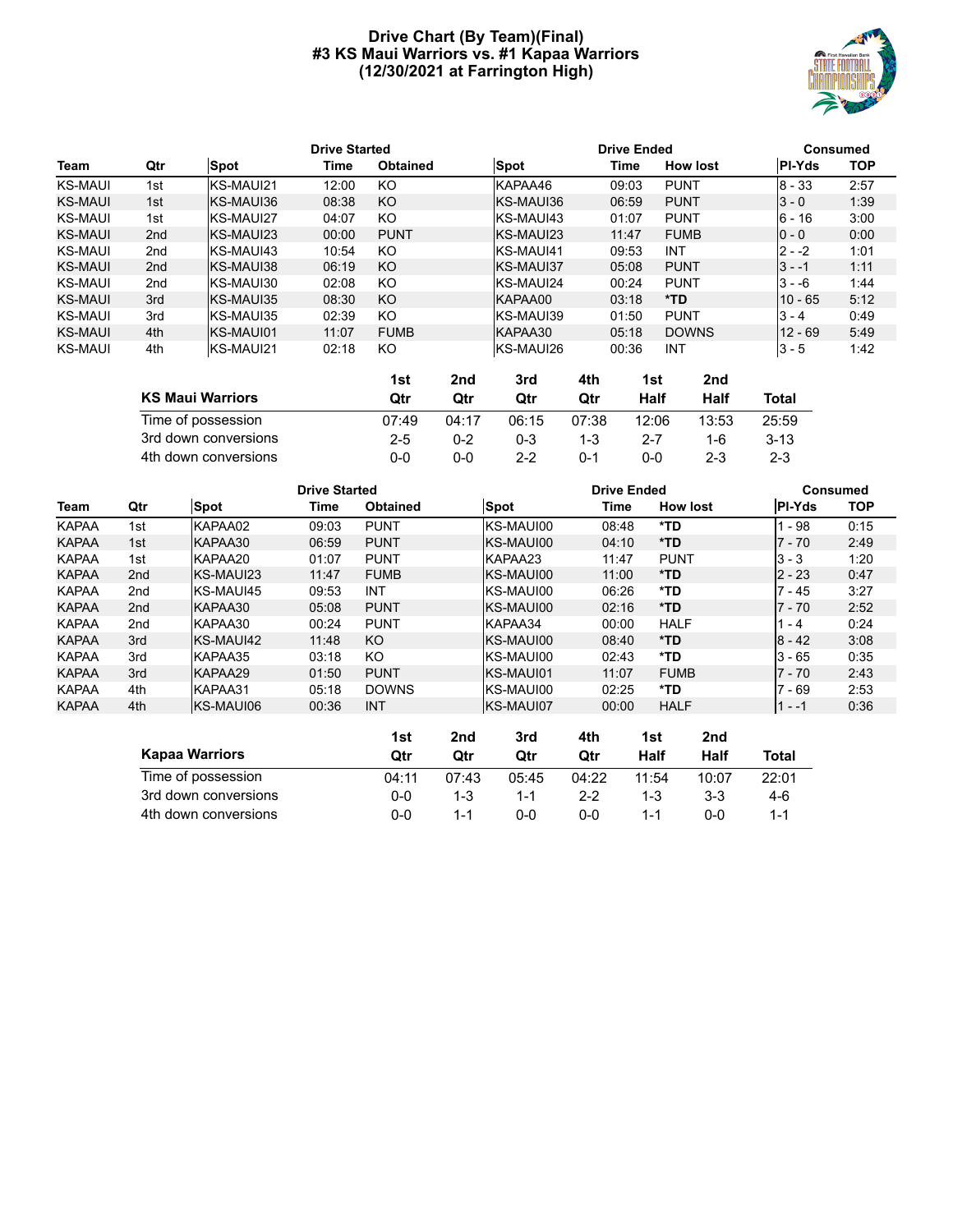#### **Drive Chart (By Quarter)(Final) #3 KS Maui Warriors vs. #1 Kapaa Warriors (12/30/2021 at Farrington High)**



|                |                 |             | <b>Drive Started</b> |                 |                  | <b>Drive Ended</b> |                 |           |            |  |
|----------------|-----------------|-------------|----------------------|-----------------|------------------|--------------------|-----------------|-----------|------------|--|
| Team           | Qtr             | <b>Spot</b> | Time                 | <b>Obtained</b> | <b>Spot</b>      | Time               | <b>How lost</b> | PI-Yds    | <b>TOP</b> |  |
| <b>KS-MAUI</b> | 1st             | KS-MAUI21   | 12:00                | KO              | KAPAA46          | 09:03              | <b>PUNT</b>     | $8 - 33$  | 2:57       |  |
| <b>KAPAA</b>   | 1st             | KAPAA02     | 09:03                | <b>PUNT</b>     | KS-MAUI00        | 08:48              | $*TD$           | $1 - 98$  | 0:15       |  |
| <b>KS-MAUI</b> | 1st             | KS-MAUI36   | 08:38                | KO.             | IKS-MAUI36       | 06:59              | <b>PUNT</b>     | $3 - 0$   | 1:39       |  |
| <b>KAPAA</b>   | 1st             | KAPAA30     | 06:59                | <b>PUNT</b>     | <b>KS-MAUI00</b> | 04:10              | $*TD$           | $7 - 70$  | 2:49       |  |
| <b>KS-MAUI</b> | 1st             | KS-MAUI27   | 04:07                | KO.             | IKS-MAUI43       | 01:07              | <b>PUNT</b>     | $6 - 16$  | 3:00       |  |
| <b>KAPAA</b>   | 1st             | KAPAA20     | 01:07                | <b>PUNT</b>     | KAPAA23          | 11:47              | <b>PUNT</b>     | $3 - 3$   | 1:20       |  |
| <b>KS-MAUI</b> | 2nd             | KS-MAUI23   | 00:00                | <b>PUNT</b>     | KS-MAUI23        | 11:47              | <b>FUMB</b>     | $0 - 0$   | 0:00       |  |
| <b>KAPAA</b>   | 2 <sub>nd</sub> | KS-MAUI23   | 11:47                | <b>FUMB</b>     | <b>KS-MAUI00</b> | 11:00              | *TD             | $2 - 23$  | 0:47       |  |
| <b>KS-MAUI</b> | 2nd             | KS-MAUI43   | 10:54                | KO.             | KS-MAUI41        | 09:53              | INT             | $2 - -2$  | 1:01       |  |
| <b>KAPAA</b>   | 2 <sub>nd</sub> | KS-MAUI45   | 09:53                | <b>INT</b>      | <b>KS-MAUI00</b> | 06:26              | *TD             | $7 - 45$  | 3:27       |  |
| <b>KS-MAUI</b> | 2nd             | KS-MAUI38   | 06:19                | KO.             | KS-MAUI37        | 05:08              | <b>PUNT</b>     | $3 - -1$  | 1:11       |  |
| <b>KAPAA</b>   | 2nd             | KAPAA30     | 05:08                | <b>PUNT</b>     | KS-MAUI00        | 02:16              | $*TD$           | $7 - 70$  | 2:52       |  |
| <b>KS-MAUI</b> | 2nd             | KS-MAUI30   | 02:08                | KO              | KS-MAUI24        | 00:24              | <b>PUNT</b>     | $3 - -6$  | 1:44       |  |
| <b>KAPAA</b>   | 2 <sub>nd</sub> | KAPAA30     | 00:24                | <b>PUNT</b>     | KAPAA34          | 00:00              | <b>HALF</b>     | $1 - 4$   | 0:24       |  |
| <b>KAPAA</b>   | 3rd             | KS-MAUI42   | 11:48                | KO.             | IKS-MAUI00       | 08:40              | *TD             | $8 - 42$  | 3:08       |  |
| <b>KS-MAUI</b> | 3rd             | KS-MAUI35   | 08:30                | KO              | KAPAA00          | 03:18              | *TD             | $10 - 65$ | 5:12       |  |
| <b>KAPAA</b>   | 3rd             | KAPAA35     | 03:18                | KO.             | IKS-MAUI00       | 02:43              | *TD             | $3 - 65$  | 0:35       |  |
| <b>KS-MAUI</b> | 3rd             | KS-MAUI35   | 02:39                | KO              | KS-MAUI39        | 01:50              | <b>PUNT</b>     | $3 - 4$   | 0:49       |  |
| <b>KAPAA</b>   | 3rd             | KAPAA29     | 01:50                | <b>PUNT</b>     | IKS-MAUI01       | 11:07              | <b>FUMB</b>     | 7 - 70    | 2:43       |  |
| <b>KS-MAUI</b> | 4th             | KS-MAUI01   | 11:07                | <b>FUMB</b>     | KAPAA30          | 05:18              | <b>DOWNS</b>    | $12 - 69$ | 5:49       |  |
| <b>KAPAA</b>   | 4th             | KAPAA31     | 05:18                | <b>DOWNS</b>    | IKS-MAUI00       | 02:25              | *TD             | 7 - 69    | 2:53       |  |
| <b>KS-MAUI</b> | 4th             | KS-MAUI21   | 02:18                | KO              | KS-MAUI26        | 00:36              | <b>INT</b>      | $3 - 5$   | 1:42       |  |
| <b>KAPAA</b>   | 4th             | KS-MAUI06   | 00:36                | INT             | IKS-MAUI07       | 00:00              | <b>HALF</b>     | $1 - -1$  | 0:36       |  |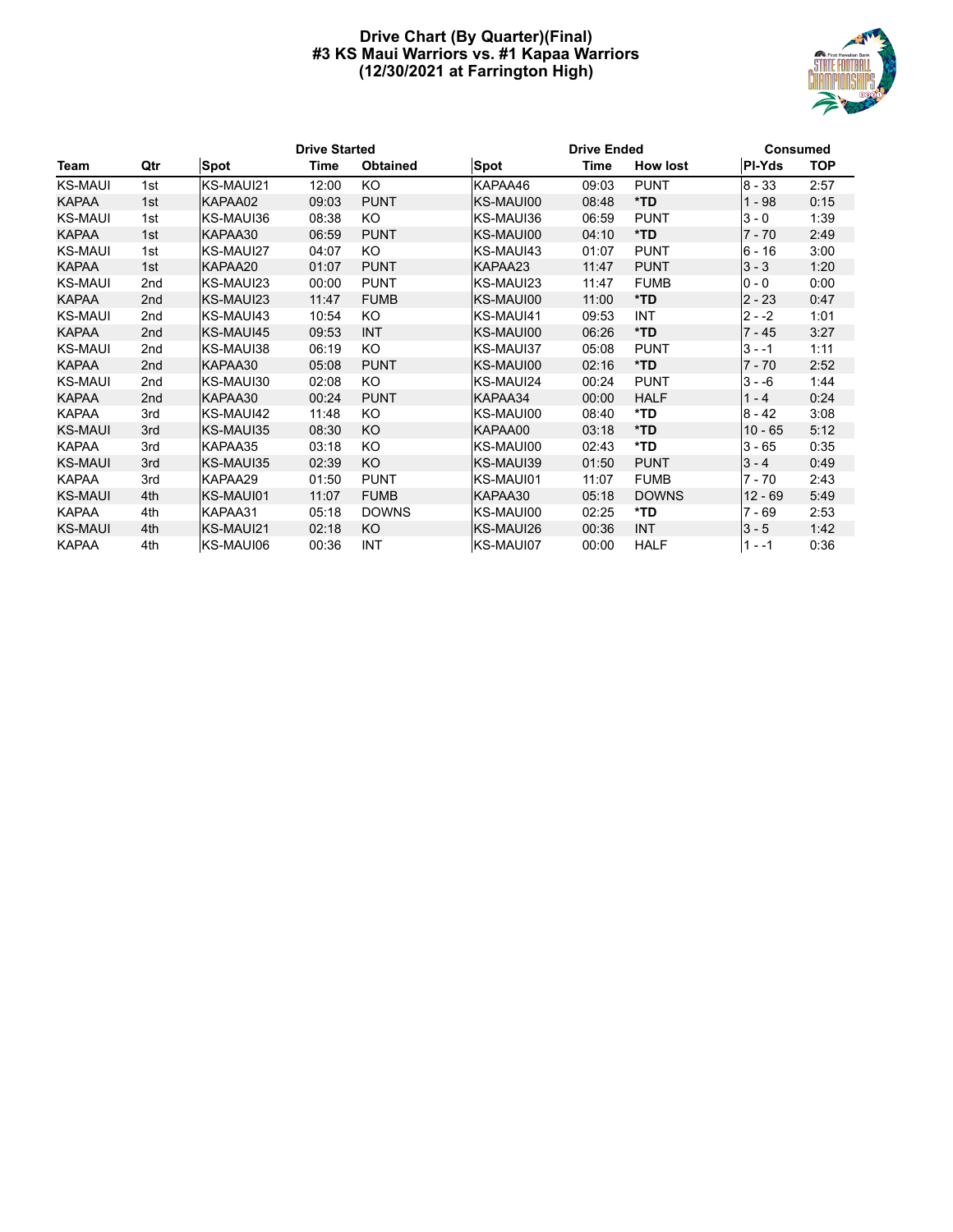#### **Play-by-Play Summary (1st quarter) #3 KS Maui Warriors vs. #1 Kapaa Warriors (12/30/2021 at Farrington High)**



P

*\*\*KS Maui wins toss, to receive. Kapaa defend makai endzone.\*\* KAPAA ball on KAPAA40.*

31 Gonsalves kickoff 48 yards to the KS-MAUI12, 6 Gantala return 9 yards to the KS-MAUI21, fumble by 6 Gantala recovered by KS-MAUI 19 Kahahane at KS-MAUI21 ( 2 Ebesu).

| 1-10     | KS-<br>MAUI21 | 8 KamakaBrayce pass complete to 82 Carpenter for 2 yards to the KS-MAUI23 (9 Malafu).                 |
|----------|---------------|-------------------------------------------------------------------------------------------------------|
| 2-8      | KS-<br>MAUI23 | 8 KamakaBrayce pass incomplete to 82 Carpenter.                                                       |
| 3-8      | KS-<br>MAUI23 | 8 KamakaBrayce pass complete to 5 Aiu for 17 yards to the KS-MAUI40, 1ST DOWN KS-MAUI (21<br>Pavomo). |
| $1 - 10$ | KS-<br>MAUI40 | 8 KamakaBrayce pass incomplete to 2 Abreu, QB hurry by 54 Tafea.                                      |

2-10 KS-MAUI40 bounds ( 2 Ebesu;10 Yamashita). 8 KamakaBrayce pass complete to 2 Abreu for 15 yards to the KAPAA45, 1ST DOWN KS-MAUI, out-of-P

- 1-10 KAPAA45 8 KamakaBrayce pass complete to 82 Carpenter for loss of 1 yard to the KAPAA46 ( 9 Malafu).
- 2-11 KAPAA46 8 KamakaBrayce pass incomplete to 5 Aiu, QB hurry by 35 Likio.
- 3-11 KAPAA46 8 KamakaBrayce pass incomplete to 5 Aiu (21 Payomo).
- 4-11 KAPAA46 5 Aiu punt 44 yards to the KAPAA2, downed.

*Drive Summary: 8 plays, 33 yards, 2:57*

#### **KAPAA WARRIORS drive start at 09:03.**

**1-10 KAPAA02 9 Malafu rush for 98 yards to the KS-MAUI0, 1ST DOWN KAPAA, TOUCHDOWN, clock 08:48. [08:48] R**

1-0 KS-MAUI03 31 Gonsalves kick attempt failed.

#### **KS MAUI WARRIORS 0, KAPAA WARRIORS 6**

*Drive Summary: 1 plays, 98 yards, 0:15*

31 Gonsalves kickoff 50 yards to the KS-MAUI10, 6 Gantala return 26 yards to the KS-MAUI36 (31 Gonsalves).

#### **KS MAUI WARRIORS drive start at 08:38.**

1-10 KS-MAUI36 22 Pali rush for 3 yards to the KS-MAUI39 (54 Tafea;18 Keoho).

- 2-7 KS-22 Pali rush for loss of 3 yards to the KS-MAUI36 (35 Likio).
- 3-10 KS-8 KamakaBrayce pass incomplete to 5 Aiu.
- MAUI36 4-10 KS-5 Aiu punt 42 yards to the KAPAA22, 2 Ebesu return 8 yards to the KAPAA30 (10 Monkres).

MAUI36 *Drive Summary: 3 plays, 0 yards, 1:39*

MAUI39

#### **KAPAA WARRIORS drive start at 06:59.**

| 1-0      | KS-<br>MAUI03 | 9 Malafu rush attempt good.                                                      |   |
|----------|---------------|----------------------------------------------------------------------------------|---|
| 1-0      | KS-<br>MAUI06 | 14 Na-O rush for 6 yards to the KS-MAUI0, TOUCHDOWN, clock 04:10. [04:10]        |   |
| $1-0$    | KS-<br>MAUI06 | Timeout KS Maui Warriors, clock 04:19. [04:19]                                   |   |
| $2 - 1$  | KS-<br>MAUI13 | 22 Rapozo rush for 7 yards to the KS-MAUI6, 1ST DOWN KAPAA (10 Monkres).         | R |
| 1-10     | KS-<br>MAUI22 | 22 Rapozo rush for 9 yards to the KS-MAUI13 (44 Shiffler; 11 Min).               |   |
| 1-10     | KS-<br>MAUI44 | 11 Tafea rush for 22 yards to the KS-MAUI22, 1ST DOWN KAPAA (51 Maielua-Keki).   | R |
| $1 - 10$ |               | KAPAA45 4 Tandal rush for 11 yards to the KS-MAUI44, 1ST DOWN KAPAA (6 Gantala). | R |
| $2 - 5$  |               | KAPAA35 22 Rapozo rush for 10 yards to the KAPAA45, 1ST DOWN KAPAA (10 Monkres). | R |
|          |               | 1-10 KAPAA30 22 Rapozo rush for 5 yards to the KAPAA35 (10 Monkres; 32 Kerr).    |   |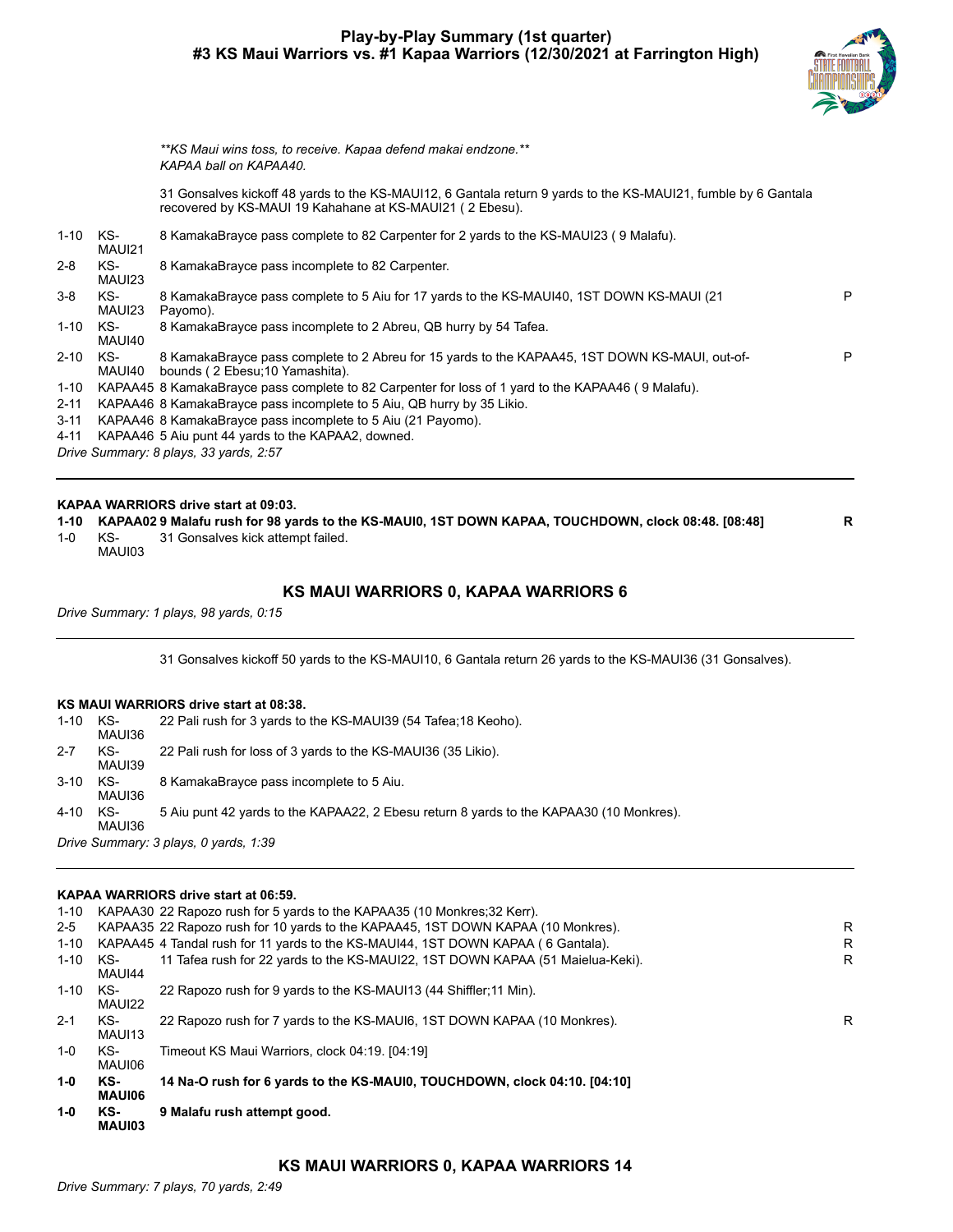31 Gonsalves kickoff 33 yards to the KS-MAUI27, downed.

#### **KS MAUI WARRIORS drive start at 04:07.**

| $1 - 10$ | KS-<br>MAUI27 | 22 Pali rush for loss of 4 yards to the KS-MAUI23 (18 Keoho; 34 Merseburgh).                                    |   |
|----------|---------------|-----------------------------------------------------------------------------------------------------------------|---|
| $2 - 14$ | KS-<br>MAUI23 | PENALTY KS-MAUI snap infraction 5 yards to the KS-MAUI18.                                                       |   |
| $2 - 19$ | KS-<br>MAUI18 | 8 KamakaBrayce pass complete to 2 Abreu for 13 yards to the KS-MAU131, out-of-bounds.                           |   |
| $3-6$    | KS-<br>MAUI31 | 8 KamakaBrayce pass complete to 2 Abreu for 20 yards to the KAPAA49, 1ST DOWN KS-MAUI (2 Ebesu;<br>1 Pimental). | P |
| 1-10     |               | KAPAA49 TEAM rush for loss of 5 yards to the KS-MAUI46 (35 Likio).                                              |   |
| $2 - 15$ | KS-<br>MAUI46 | 8 KamakaBrayce pass incomplete to 5 Aiu (10 Yamashita).                                                         |   |
|          |               | QB hurry by 35 Likio.                                                                                           |   |
| $3 - 15$ | KS-<br>MAUI46 | 8 KamakaBrayce sacked for loss of 3 yards to the KS-MAUI43 (11 Tafea).                                          |   |
| 4-18     | KS-<br>MAUI43 | 5 Aiu punt 57 yards to the KAPAA0, touchback.                                                                   |   |
|          |               | Drive Summary: 6 plays, 16 yards, 3:00                                                                          |   |

#### **KAPAA WARRIORS drive start at 01:07.**

1-10 KAPAA20 PENALTY KAPAA false start ( 1 Pimental) 5 yards to the KAPAA15.

- 1-15 KAPAA15 4 Tandal rush for 3 yards to the KAPAA18 (32 Kerr).
- 2-12 KAPAA18 4 Tandal rush for 3 yards to the KAPAA21 (52 Cua).
- 3-9 KAPAA21 11 Tafea rush for 2 yards to the KAPAA23 (51 Maielua-Keki).

#### **END OF 1ST QUARTER: KS MAUI WARRIORS 0, KAPAA WARRIORS 14**

|                        | Time                   | 1st Downs           |  |  |  | <b>Conversions</b> |     |     |          |            |                  |
|------------------------|------------------------|---------------------|--|--|--|--------------------|-----|-----|----------|------------|------------------|
| <b>Quarter Summary</b> | Score Poss R P X T 3rd |                     |  |  |  |                    |     | 4th | Rushina  | Passing    | <b>Penalties</b> |
| KS Maui Warriors       |                        | $07:49$ 0 3 0 3 2-5 |  |  |  |                    |     | 0-0 | $5 - 12$ | .6-12-0-66 | $1-5$            |
| Kapaa Warriors         | 14                     | 04:11 5 0 0 5       |  |  |  |                    | 0-0 | 0-0 | 11-176   | $---$      | $1 - 5$          |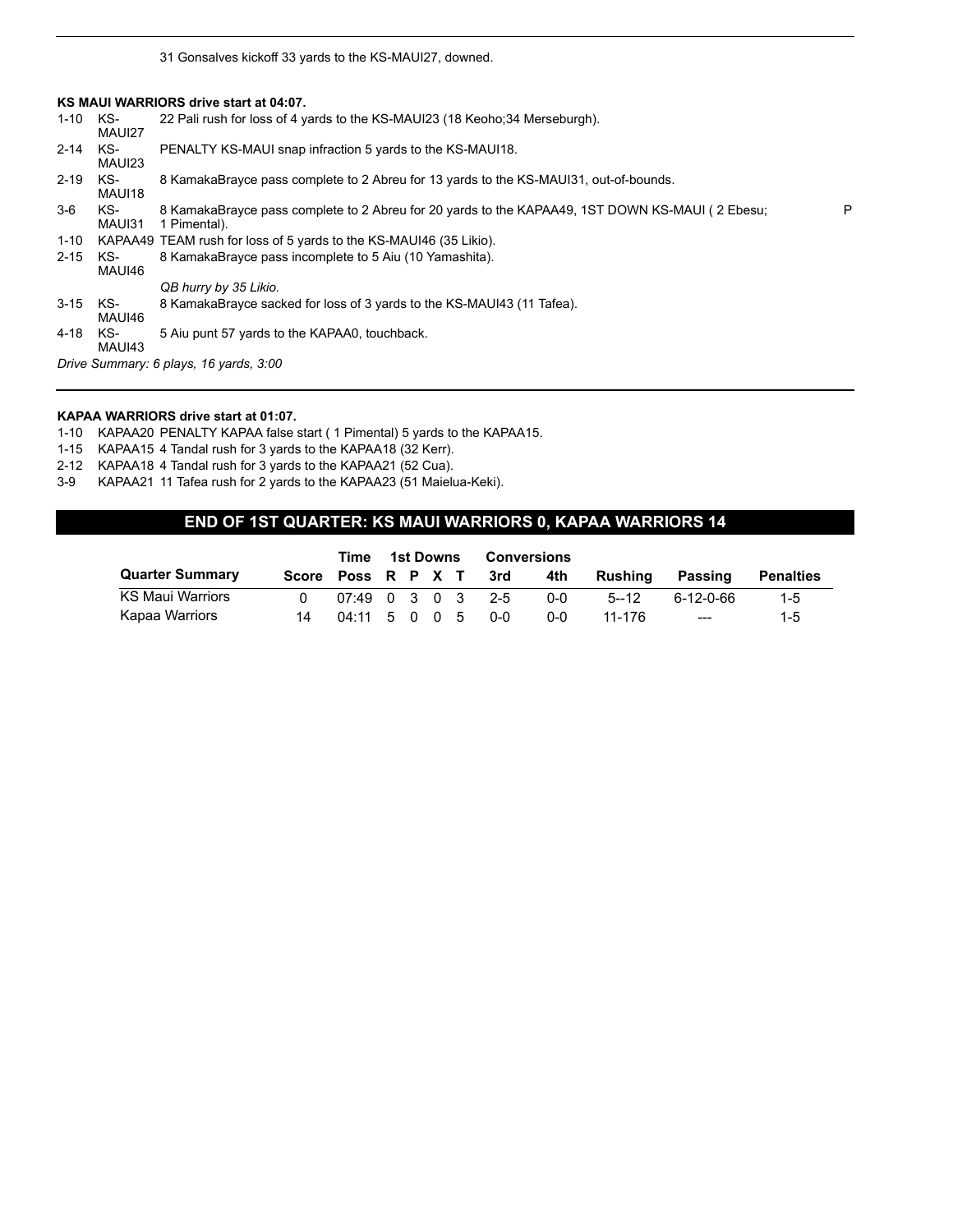#### **Quickie Statistics (1st Quarter only) #3 KS Maui Warriors vs. #1 Kapaa Warriors (12/30/2021 at Farrington High)**



|                                   | <b>KS-MAUI</b> | <b>KAPAA</b> |
|-----------------------------------|----------------|--------------|
| Score                             | 0              | 14           |
| <b>FIRST DOWNS</b>                | 3              | 5            |
| <b>RUSHES-YARDS (NET)</b>         | $5 - 12$       | 11-176       |
| <b>PASSING-YARDS (NET)</b>        | 66             |              |
| Passes Att-Comp-Int               | $12 - 6 - 0$   |              |
| <b>TOTAL OFFENSE PLAYS-YARDS</b>  | 17-54          | 11-176       |
| Fumble Returns-Yards              | $0 - 0$        | $0-0$        |
| <b>Punt Returns-Yards</b>         | $0 - 0$        | $1 - 8$      |
| Kickoff Returns-Yards             | $2 - 35$       | $0-0$        |
| <b>Interception Returns-Yards</b> | $0 - 0$        | $0-0$        |
| Punts (Number-Avg)                | $3-47.7$       | -0           |
| Fumbles-Lost                      | $1 - 0$        | $0-0$        |
| Penalties-Yards                   | $1 - 5$        | $1 - 5$      |
| Possession Time                   | 07:49          | 04:11        |
| <b>Third-Down Conversions</b>     | $2 - 5$        | $0 - 0$      |
| <b>Fourth-Down Conversions</b>    | $0 - 0$        | $0 - 0$      |

| <b>Rushing</b>                                                                                             | No.                 | Gain                                | Loss                                                                    | <b>Net</b>                                                                 | TD                       | Avg                                                           | Lg                                                          | <b>Rushing</b>                                                                                                       | No.                      | Gain                | Loss                                                                               | <b>Net</b>                                                                        | TD                 | Avg                                                                  |                                                                    |
|------------------------------------------------------------------------------------------------------------|---------------------|-------------------------------------|-------------------------------------------------------------------------|----------------------------------------------------------------------------|--------------------------|---------------------------------------------------------------|-------------------------------------------------------------|----------------------------------------------------------------------------------------------------------------------|--------------------------|---------------------|------------------------------------------------------------------------------------|-----------------------------------------------------------------------------------|--------------------|----------------------------------------------------------------------|--------------------------------------------------------------------|
| 22 Pali                                                                                                    | 3                   | 3                                   | -7                                                                      | $-4$                                                                       | $\Omega$                 |                                                               |                                                             | 9 Malafu<br>14 Na-O<br>4 Tandal<br>11 Tafea                                                                          | 1<br>3<br>$\overline{2}$ | 98<br>6<br>17<br>24 | 0<br>0<br>0<br>$\Omega$                                                            | 98<br>6<br>17<br>24                                                               | 1<br>0<br>$\Omega$ | 98<br>6<br>5.7<br>12                                                 | $\frac{Lg}{98}$<br>6<br>11<br>22                                   |
| <b>Passing</b><br>8 KamakaBrayce                                                                           |                     |                                     | $C-A-I$<br>$6 - 12 - 0$                                                 | Yds<br>63                                                                  | TD<br>$\overline{0}$     | Lg<br>20                                                      | Sack                                                        | <b>Passing</b>                                                                                                       |                          | $C-A-I$             | Yds                                                                                | <b>TD</b>                                                                         | Lg                 |                                                                      | <b>Sack</b>                                                        |
| <b>Receiving</b><br>2 Abreu<br>82 Carpenter<br>5 Aiu                                                       |                     | No.<br>3<br>$\overline{\mathbf{c}}$ |                                                                         | Yards<br>48<br>$\mathbf{1}$<br>17                                          | TD<br>0<br>0<br>$\Omega$ | <b>Tgt</b><br>4<br>$\frac{3}{5}$                              | $\frac{Lg}{20}$<br>$\frac{2}{17}$                           | Receiving                                                                                                            |                          | No.                 | Yards                                                                              |                                                                                   | <b>TD</b>          | Tgt                                                                  | Lg                                                                 |
| <b>Punting</b><br>5 Aiu                                                                                    | No.<br>3            | Yds<br>143                          | Avg<br>47.7                                                             | Lng                                                                        | 57                       | In20                                                          | <u>TB</u>                                                   | <b>Punting</b>                                                                                                       | No.                      | Yds                 | Avg                                                                                | Lng                                                                               |                    | In20                                                                 | TB                                                                 |
| <b>Punt Returns</b>                                                                                        |                     |                                     | No.                                                                     |                                                                            | Yards                    | <b>TD</b>                                                     | Lg                                                          | <b>Punt Returns</b><br>2 Ebesu                                                                                       |                          |                     | No.<br>1                                                                           |                                                                                   | Yards<br>8         | TD<br>$\Omega$                                                       | <u>Lg</u><br>8                                                     |
| <b>Kick Returns</b><br>6 Gantala                                                                           |                     |                                     | No.<br>$\overline{2}$                                                   |                                                                            | Yards<br>$\overline{35}$ | TD<br>$\overline{0}$                                          | $\frac{\text{Lg}}{26}$                                      | <b>Kick Returns</b>                                                                                                  |                          |                     | No.                                                                                |                                                                                   | Yards              | <b>TD</b>                                                            | Lg                                                                 |
| <b>Tackles</b><br>10 Monkres<br>51 Maielua-Keki<br>32 Kerr<br>6 Gantala<br>52 Cua<br>11 Min<br>44 Shiffler |                     | UA-A                                | $3-1$<br>$2 - 0$<br>$1 - 1$<br>$1 - 0$<br>$1 - 0$<br>$0 - 1$<br>$0 - 1$ | <b>Total</b><br>$\overline{3.5}$<br>2.0<br>1.5<br>1.0<br>1.0<br>0.5<br>0.5 |                          | <b>Sacks</b><br>0.0<br>0.0<br>0.0<br>0.0<br>0.0<br>0.0<br>0.0 | <b>TFL</b><br>0.0<br>0.0<br>0.0<br>0.0<br>0.0<br>0.0<br>0.0 | <b>Tackles</b><br>2 Ebesu<br>9 Malafu<br>35 Likio<br>11 Tafea<br>18 Keoho<br>21 Payomo<br>31 Gonsalves<br>1 Pimental |                          | UA-A                | $1-2$<br>$2 - 0$<br>$2 - 0$<br>$1 - 0$<br>$0 - 2$<br>$1 - 0$<br>$1 - 0$<br>$0 - 1$ | <b>Total</b><br>$\overline{2.0}$<br>2.0<br>2.0<br>1.0<br>1.0<br>1.0<br>1.0<br>0.5 |                    | <b>Sacks</b><br>0.0<br>0.0<br>0.0<br>1.0<br>0.0<br>0.0<br>0.0<br>0.0 | <b>TFL</b><br>0.0<br>1.0<br>2.0<br>1.0<br>1.0<br>0.0<br>0.0<br>0.0 |
| Qtr<br>Time                                                                                                | <b>Scoring Play</b> |                                     |                                                                         |                                                                            |                          |                                                               |                                                             |                                                                                                                      |                          |                     |                                                                                    |                                                                                   |                    | V-H                                                                  |                                                                    |

| uu  | ппе   | <b>SCOTTILY</b> FINY                                       |       |
|-----|-------|------------------------------------------------------------|-------|
| 1st | 08:48 | KAPAA - 9 Malafu 98 vd TD RUSH 1-98 0:15                   | 0-е   |
| 1st | 04:10 | KAPAA - 14 Na-O 6 yd TD RUSH (RUSH by 9 Malafu), 7-70 2:49 | U- 14 |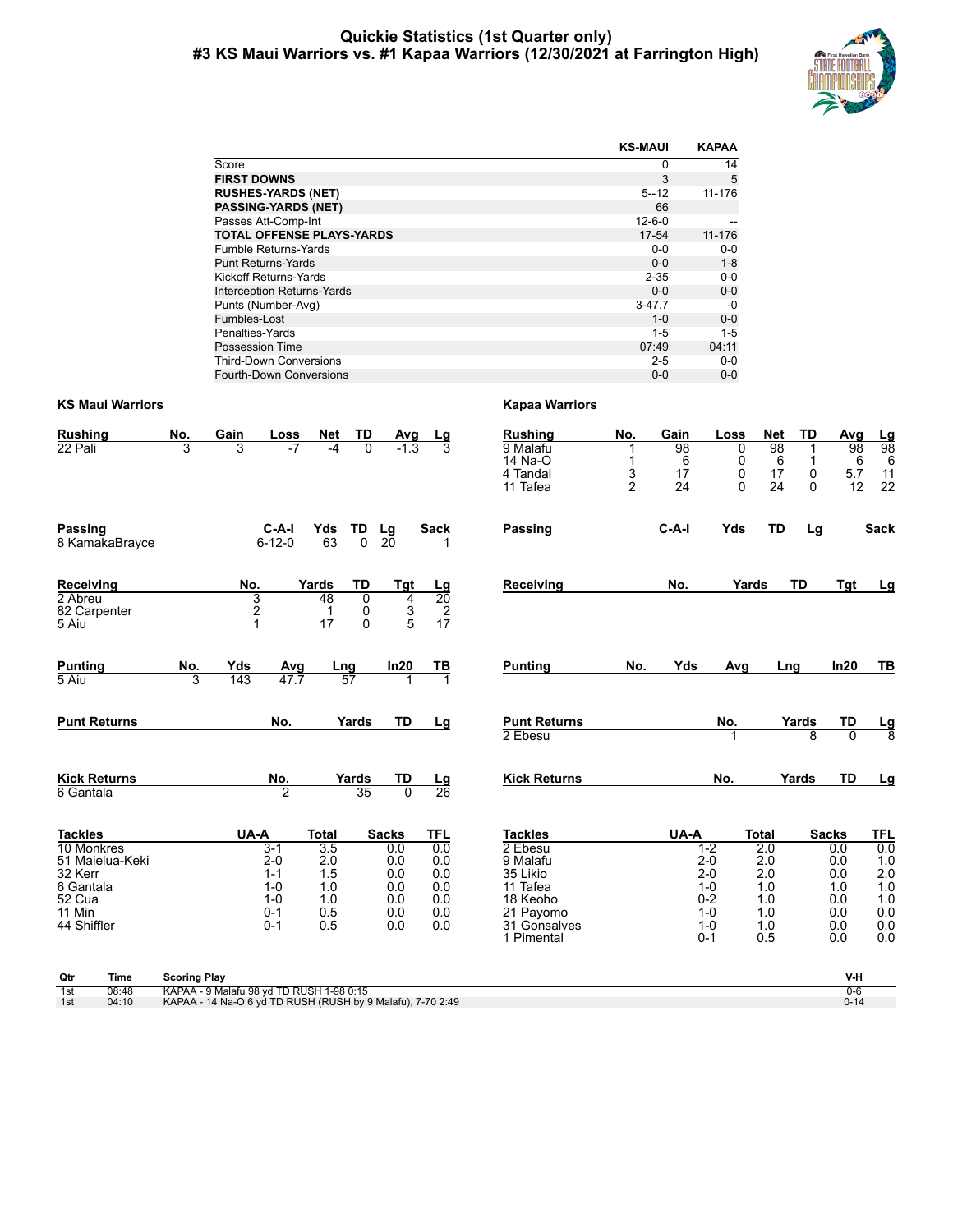#### **Play-by-Play Summary (2nd quarter) #3 KS Maui Warriors vs. #1 Kapaa Warriors (12/30/2021 at Farrington High)**



4-7 KAPAA23 Start of 2nd quarter, clock 12:00. [12:00]

4-7 KAPAA23 21 Payomo punt 41 yards to the KS-MAUI36, 6 Gantala return -13 yards to the KS-MAUI23, fumble forced by 3 Castro, fumble by 6 Gantala recovered by KAPAA 2 Ebesu at KS-MAUI23.

*Drive Summary: 3 plays, 3 yards, 1:20*

#### **KAPAA WARRIORS drive start at 11:47.**

1-10 KS-MAUI23 21 Payomo rush for 13 yards to the KS-MAUI10, 1ST DOWN KAPAA (21 Ho'opai). R **1-0 KS-MAUI10 9 Malafu rush for 10 yards to the KS-MAUI0, TOUCHDOWN, clock 11:00. [11:00]**

**1-0 KS-MAUI03 9 Malafu rush attempt good.**

#### **KS MAUI WARRIORS 0, KAPAA WARRIORS 22**

*Drive Summary: 2 plays, 23 yards, 0:47*

31 Gonsalves kickoff 36 yards to the KS-MAUI24, 4 Brown return 4 yards to the KS-MAUI28 (18 Keoho), PENALTY KAPAA personal foul ( 2 Ebesu) 15 yards to the KS-MAUI43, 1st and 10, KS-MAUI ball on KS-MAUI43.

#### **KS MAUI WARRIORS drive start at 10:54.**

| 1-10 | KS-<br>MAUI43 | 22 Pali rush for 3 yards to the KS-MAUI46 (18 Keoho).                                                             |
|------|---------------|-------------------------------------------------------------------------------------------------------------------|
| 2-7  | KS-<br>MAUI46 | PENALTY KS-MAUI false start (50 Jibas) 5 yards to the KS-MAUI41.                                                  |
| 2-12 | KS-<br>MAUI41 | 8 KamakaBrayce pass intercepted by 9 Malafu at the KAPAA49, 9 Malafu return 6 vards to the KS-MAUI45<br>(53 Yap). |
|      |               | Drive Summary: 2 plays, -2 yards, 1:01                                                                            |

#### **KAPAA WARRIORS drive start at 09:53.**

| $1 - 10$ | KS-<br>MAUI45        | Timeout KS Maui Warriors, clock 09:53. [09:53]                                                                                              |    |
|----------|----------------------|---------------------------------------------------------------------------------------------------------------------------------------------|----|
| $1 - 10$ | KS-<br>MAUI45        | 14 Na-O rush for 11 yards to the KS-MAUI34, 1ST DOWN KAPAA (44 Shiffler).                                                                   | R  |
| $1 - 10$ | KS-<br>MAUI34        | 1 Pimental rush for no gain to the KS-MAUI34, fumble forced by 32 Kerr, fumble by 1 Pimental recovered by<br>KAPAA 1 Pimental at KS-MAUI34. |    |
| $2 - 10$ | KS-<br>MAUI34        | 14 Na-O rush for 8 yards to the KS-MAUI26 (55 Spencer).                                                                                     |    |
| $3 - 2$  | KS-<br>MAUI26        | 4 Tandal rush for 5 yards to the KS-MAUI21, 1ST DOWN KAPAA (26 Kahoohanohan).                                                               | R  |
| $1 - 10$ | KS-<br>MAUI21        | 14 Na-O rush for 3 yards to the KS-MAUI18 (32 Kerr).                                                                                        |    |
| $2 - 7$  | KS-<br>MAUI18        | 4 Tandal rush for 7 yards to the KS-MAUI11, 1ST DOWN KAPAA (77 Logotala).                                                                   | R. |
| $1 - 10$ | KS-<br><b>MAUI11</b> | 4 Tandal rush for 11 yards to the KS-MAUI0, 1ST DOWN KAPAA, TOUCHDOWN, clock 06:26. [06:26]                                                 | R  |
| $1-0$    | KS-<br>MAUI03        | 9 Malafu rush attempt good.                                                                                                                 |    |

#### **KS MAUI WARRIORS 0, KAPAA WARRIORS 30**

*Drive Summary: 7 plays, 45 yards, 3:27*

31 Gonsalves kickoff 34 yards to the KS-MAUI26, 4 Brown return 12 yards to the KS-MAUI38 ( 4 Tandal).

#### **KS MAUI WARRIORS drive start at 06:19.**

| 1-10 | KS-<br>MAUI38 | 22 Pali rush for loss of 1 yard to the KS-MAUI37 (56 Kitamura).       |
|------|---------------|-----------------------------------------------------------------------|
| 2-11 | KS-<br>MAUI37 | 8 KamakaBrayce pass incomplete to 82 Carpenter, QB hurry by 54 Tafea. |
| 3-11 | KS-<br>MAUI37 | 8 KamakaBrayce pass incomplete to 82 Carpenter (2 Ebesu).             |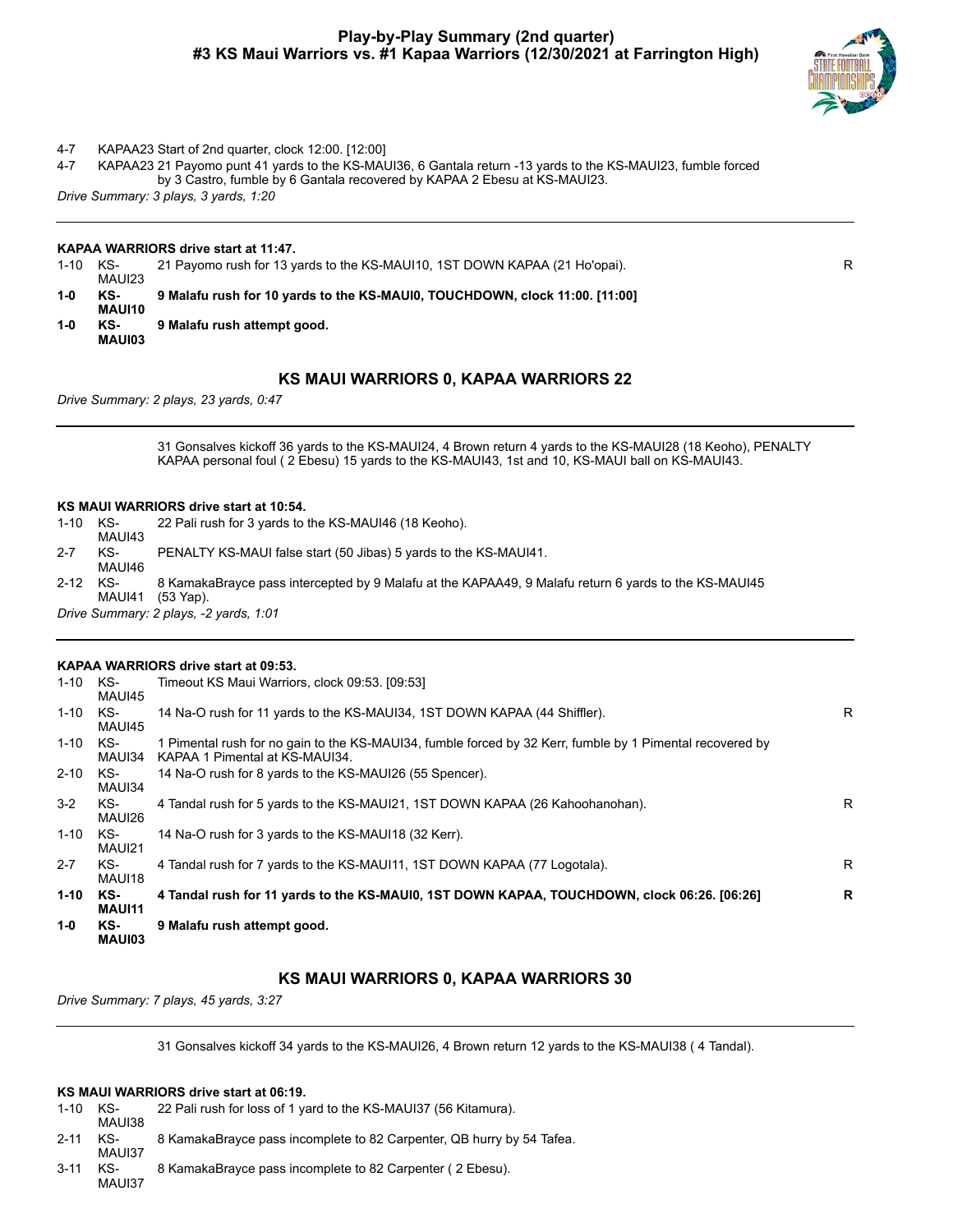4-11 KS-MAUI37 5 Aiu punt 43 yards to the KAPAA20, 22 Rapozo return 10 yards to the KAPAA30 (55 Spencer).

*Drive Summary: 3 plays, -1 yards, 1:11*

#### **KAPAA WARRIORS drive start at 05:08.**

- 1-10 KAPAA30 Timeout KS Maui Warriors, clock 05:06. [05:06]
- 1-10 KAPAA30 14 Na-O rush for 6 yards to the KAPAA36 (51 Maielua-Keki).
- 2-4 KAPAA36 14 Na-O rush for 2 yards to the KAPAA38 (55 Spencer).
- 3-2 KAPAA38 22 Rapozo rush for no gain to the KAPAA38 (44 Shiffler).
- 4-2 KAPAA38 21 Payomo rush for 2 yards to the KAPAA40, 1ST DOWN KAPAA, out-of-bounds (32 Kerr).
- 
- 1-10 KAPAA40 14 Na-O pass complete to 11 Tafea for 19 yards to the KS-MAUI41, 1ST DOWN KAPAA (10 Monkres). P<br>1-10 KS- 14 Na-O pass complete to 3 Castro for 40 vards to the KS-MAUI1 1ST DOWN KAPAA clock 02:26 [02:26] 1-10 KS-MAUI41 14 Na-O pass complete to 3 Castro for 40 yards to the KS-MAUI1, 1ST DOWN KAPAA, clock 02:26. [02:26] P
	- *\*\*02:26/2nd Call was TD. Play under review Ball spotted at 1.*
- **1-0 KS-MAUI01 9 Malafu rush for 1 yard to the KS-MAUI0, TOUCHDOWN, clock 02:16. [02:16]**
- **1-0 KS-9 Malafu rush attempt good.**
	- **MAUI03**

#### **KS MAUI WARRIORS 0, KAPAA WARRIORS 38**

1-0 KAPAA40 PENALTY KAPAA illegal helmet contact ( 9 Malafu) 15 yards to the KAPAA25. *Drive Summary: 7 plays, 70 yards, 2:52*

31 Gonsalves kickoff 54 yards to the KS-MAUI21, 6 Gantala return 9 yards to the KS-MAUI30 ( 5 Coleman).

#### **KS MAUI WARRIORS drive start at 02:08.**

- 1-10 KS-MAUI30 8 KamakaBrayce rush for 4 yards to the KS-MAUI34 (21 Payomo). 2-6 KS-MAUI34 22 Pali rush for loss of 5 yards to the KS-MAUI29 (35 Likio).
- 3-11 KS-8 KamakaBrayce pass incomplete to 2 Abreu ( 2 Ebesu).
- MAUI29 4-11 KS-PENALTY KS-MAUI encroachment ( 4 Brown) 5 yards to the KS-MAUI24.
- MAUI29 4-16 KS-5 Aiu punt 46 yards to the KAPAA30, out-of-bounds.

MAUI24 *Drive Summary: 3 plays, -6 yards, 1:44*

#### **KAPAA WARRIORS drive start at 00:24.**

1-10 KAPAA30 PENALTY KS-MAUI sideline interference 5 yards to the KAPAA35.

1-5 KAPAA35 TEAM rush for loss of 1 yard to the KAPAA34.

2-6 KAPAA34 End of half, clock 00:00. [00:00]

*Drive Summary: 1 plays, 4 yards, 0:24*

#### **END OF 2ND QUARTER: KS MAUI WARRIORS 0, KAPAA WARRIORS 38**

|                        |                    | Time                                    | 1st Downs |  |  | <b>Conversions</b> |         |         |                  |                  |
|------------------------|--------------------|-----------------------------------------|-----------|--|--|--------------------|---------|---------|------------------|------------------|
| <b>Quarter Summary</b> | Score Poss R P X T |                                         |           |  |  | 3rd                | 4th     | Rushina | Passing          | <b>Penalties</b> |
| KS Maui Warriors       |                    | 04:17 0 0 0 0                           |           |  |  | $0 - 2$            | 0-0     | $4 - 1$ | $0 - 4 - 1 - 0$  | $3 - 15$         |
| Kapaa Warriors         | 24                 | $07:43 \quad 6 \quad 2 \quad 0 \quad 8$ |           |  |  | $-1-3$             | $1 - 1$ | 15-78   | $2 - 2 - 0 - 59$ | $2 - 30$         |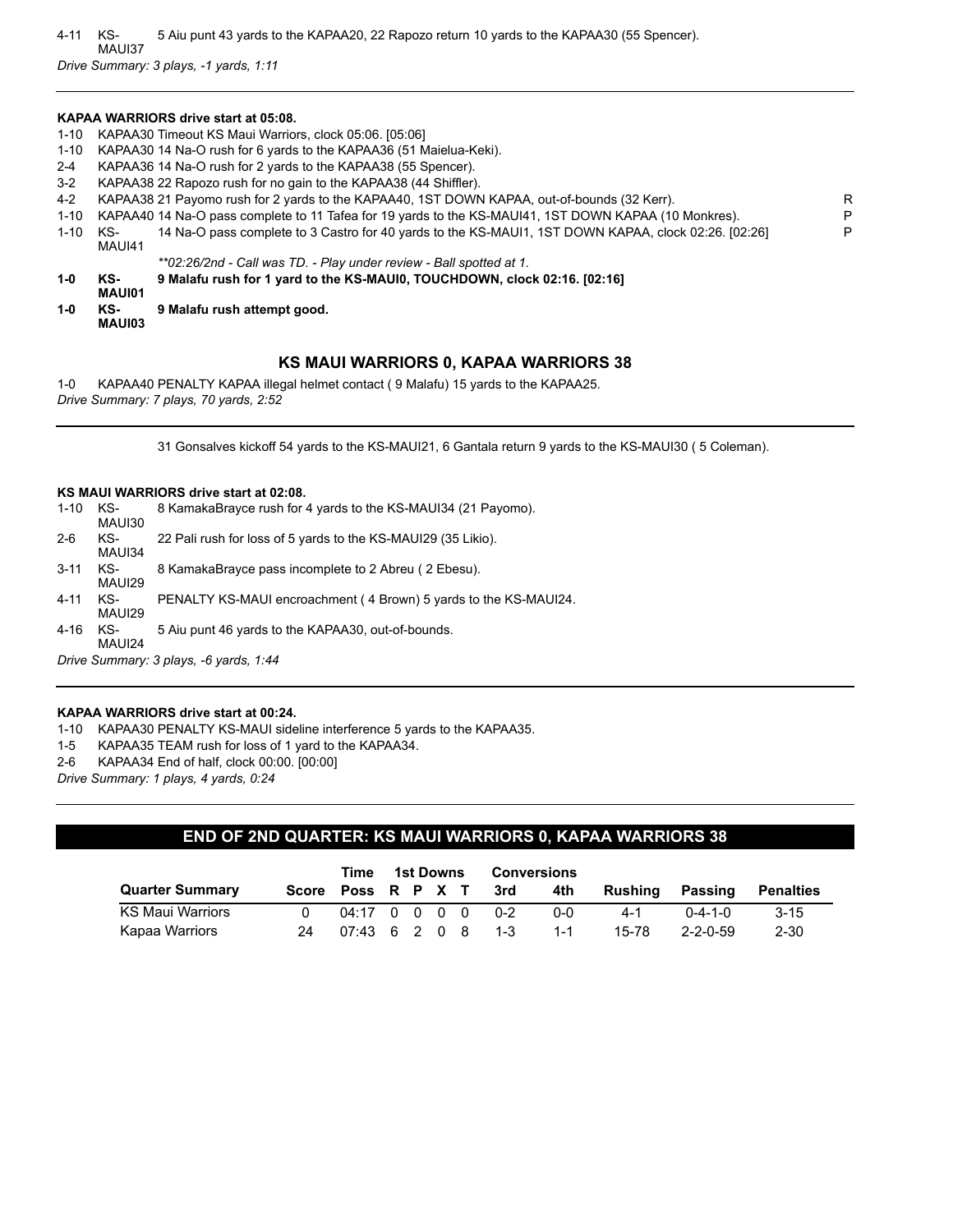#### **Quickie Statistics (Halftime Cumulative) #3 KS Maui Warriors vs. #1 Kapaa Warriors (12/30/2021 at Farrington High)**



|                                   | <b>KS-MAUI</b> | <b>KAPAA</b> |
|-----------------------------------|----------------|--------------|
| Score                             | 0              | 38           |
| <b>FIRST DOWNS</b>                | 3              | 13           |
| <b>RUSHES-YARDS (NET)</b>         | $9 - 11$       | 26-254       |
| <b>PASSING-YARDS (NET)</b>        | 66             | 59           |
| Passes Att-Comp-Int               | $16 - 6 - 1$   | $2 - 2 - 0$  |
| <b>TOTAL OFFENSE PLAYS-YARDS</b>  | 25-55          | 28-313       |
| <b>Fumble Returns-Yards</b>       | $0 - 0$        | $1 - 0$      |
| <b>Punt Returns-Yards</b>         | $1 - 13$       | $2 - 18$     |
| Kickoff Returns-Yards             | $5 - 60$       | $0 - 0$      |
| <b>Interception Returns-Yards</b> | $0 - 0$        | $1 - 6$      |
| Punts (Number-Avg)                | $3-47.7$       | $1 - 41.0$   |
| Fumbles-Lost                      | $4 - 2$        | $2 - 0$      |
| Penalties-Yards                   | $4 - 20$       | $3 - 35$     |
| Possession Time                   | 12:06          | 11:54        |
| <b>Third-Down Conversions</b>     | $2 - 7$        | $1 - 3$      |
| Fourth-Down Conversions           | $0 - 0$        | $1 - 1$      |

| <b>Rushing</b><br>22 Pali<br>8 KamakaBrayce                                                                                           | No.                   | Gain<br>6<br>6<br>4<br>1                                                                 | Loss<br>$-13$<br>$\Omega$                                            | Net<br>TD<br>$-7$<br>4   | Lg<br>0<br>3<br>0<br>4                                               | Avg<br>$-1.2$<br>4                                                 | <b>Rushing</b><br>9 Malafu<br>14 Na-O<br>4 Tandal<br>11 Tafea                                                   | No.<br>3<br>6<br>6<br>$\overline{2}$ | Gain<br>109<br>36<br>40<br>24                                                              | Loss<br>0<br>0<br>0<br>$\Omega$ | <b>Net</b><br>109<br>36<br>40<br>24                               | TD<br>3<br>$\mathbf 1$<br>$\mathbf 1$<br>$\Omega$ | Lg<br>$\overline{98}$<br>11<br>11<br>22                              | Avg<br>36.3<br>6<br>6.7<br>12                                                   |
|---------------------------------------------------------------------------------------------------------------------------------------|-----------------------|------------------------------------------------------------------------------------------|----------------------------------------------------------------------|--------------------------|----------------------------------------------------------------------|--------------------------------------------------------------------|-----------------------------------------------------------------------------------------------------------------|--------------------------------------|--------------------------------------------------------------------------------------------|---------------------------------|-------------------------------------------------------------------|---------------------------------------------------|----------------------------------------------------------------------|---------------------------------------------------------------------------------|
| <b>Passing</b><br>8 KamakaBrayce                                                                                                      |                       | $C-A-I$<br>$6 - 16 - 1$                                                                  | Yds<br>63                                                            | TD<br>$\overline{0}$     | Lg<br>20                                                             | Sack                                                               | Passing<br>14 Na-O                                                                                              |                                      | $C-A-I$<br>$2 - 2 - 0$                                                                     | Yds<br>59                       | TD<br>$\Omega$                                                    | Lg<br>40                                          |                                                                      | <b>Sack</b>                                                                     |
| Receiving<br>2 Abreu<br>82 Carpenter<br>5 Aiu                                                                                         |                       | No.<br>3<br>$\overline{2}$<br>1                                                          | Yds<br>48<br>$\mathbf{1}$<br>17                                      | TD<br>0<br>0<br>$\Omega$ | <b>Tgt</b><br>5<br>$\frac{5}{5}$                                     | Lg<br>20<br>$\overline{2}$<br>17                                   | Receiving<br>3 Castro<br>11 Tafea                                                                               |                                      | No.<br>1<br>$\mathbf{1}$                                                                   | Yds<br>40<br>19                 |                                                                   | TD<br>0<br>0                                      | <b>Tgt</b><br>1<br>$\mathbf{1}$                                      | $\frac{Lg}{40}$<br>19                                                           |
| <b>Punting</b><br>5 Aiu                                                                                                               | No.<br>$\overline{5}$ | Yds<br>232                                                                               | Avg<br>46.4                                                          | $\frac{Lg}{57}$          | In20                                                                 | TВ<br>$\mathbf 1$                                                  | <b>Punting</b><br>21 Payomo                                                                                     |                                      | No.                                                                                        | Yds<br>41                       | Avg<br>41.0                                                       | Lg<br>41                                          | In20<br>0                                                            | $\frac{TB}{0}$                                                                  |
| <b>Punt Returns</b><br>6 Gantala                                                                                                      |                       | No.                                                                                      |                                                                      | Yards<br>$-13$           | TD                                                                   | $\frac{\text{Lg}}{-13}$                                            | <b>Punt Returns</b><br>22 Rapozo<br>2 Ebesu                                                                     |                                      |                                                                                            | No.<br>1<br>1                   |                                                                   | Yards<br>10<br>8                                  | TD<br>$\overline{0}$<br>$\mathbf{0}$                                 | $\frac{\text{Lg}}{10}$                                                          |
| <b>Kick Returns</b><br>6 Gantala<br>4 Brown                                                                                           |                       | No.<br>3<br>$\overline{2}$                                                               |                                                                      | Yards<br>44<br>16        | <b>TD</b><br>$\overline{0}$<br>$\Omega$                              | $\frac{Lg}{26}$<br>12                                              | <b>Kick Returns</b>                                                                                             |                                      |                                                                                            | No.                             |                                                                   | Yards                                             | <b>TD</b>                                                            | Lg                                                                              |
| <b>Tackles</b><br>10 Monkres<br>32 Kerr<br>51 Maielua-Keki<br>55 Spencer<br>44 Shiffler<br>6 Gantala<br>21 Ho'opai<br>26 Kahoohanohan |                       | UA-A<br>$4 - 1$<br>$4 - 1$<br>$3-0$<br>$3-0$<br>$2 - 1$<br>$1 - 0$<br>$1 - 0$<br>$1 - 0$ | <b>Total</b><br>4.5<br>4.5<br>3.0<br>3.0<br>2.5<br>1.0<br>1.0<br>1.0 |                          | <b>Sacks</b><br>0.0<br>0.0<br>0.0<br>0.0<br>0.0<br>0.0<br>0.0<br>0.0 | <b>TFL</b><br>0.0<br>0.0<br>0.0<br>0.0<br>0.0<br>0.0<br>0.0<br>0.0 | <b>Tackles</b><br>18 Keoho<br>35 Likio<br>2 Ebesu<br>9 Malafu<br>21 Payomo<br>3 Castro<br>4 Tandal<br>5 Coleman |                                      | UA-A<br>$2 - 2$<br>$3-0$<br>$1 - 2$<br>$2 - 0$<br>$2 - 0$<br>$1 - 0$<br>$1 - 0$<br>$1 - 0$ | <b>Total</b>                    | $\overline{3.0}$<br>3.0<br>2.0<br>2.0<br>2.0<br>1.0<br>1.0<br>1.0 |                                                   | <b>Sacks</b><br>0.0<br>0.0<br>0.0<br>0.0<br>0.0<br>0.0<br>0.0<br>0.0 | <b>TFL</b><br>$\overline{1.0}$<br>3.0<br>0.0<br>1.0<br>0.0<br>0.0<br>0.0<br>0.0 |
| Qtr<br>Time                                                                                                                           | <b>Scoring Play</b>   |                                                                                          |                                                                      |                          |                                                                      |                                                                    |                                                                                                                 |                                      |                                                                                            |                                 |                                                                   |                                                   | V-H                                                                  |                                                                                 |

| wu               | пше   | <b>OCOLING FIRE</b>                                          | v-n      |
|------------------|-------|--------------------------------------------------------------|----------|
| $\overline{1st}$ | 08:48 | KAPAA - 9 Malafu 98 vd TD RUSH 1-98 0:15                     |          |
| 1st              | 04:10 | KAPAA - 14 Na-O 6 yd TD RUSH (RUSH by 9 Malafu), 7-70 2:49   | $0 - 14$ |
| 2 <sub>nd</sub>  | 11:00 | KAPAA - 9 Malafu 10 vd TD RUSH (RUSH by 9 Malafu), 2-23 0:47 | $0 - 22$ |
| 2nd              | 06:26 | KAPAA - 4 Tandal 11 yd TD RUSH (RUSH by 9 Malafu), 7-45 3:27 | $0 - 30$ |
| 2 <sub>nd</sub>  | 02:16 | KAPAA - 9 Malafu 1 yd TD RUSH (RUSH by 9 Malafu), 7-70 2:52  | $0 - 38$ |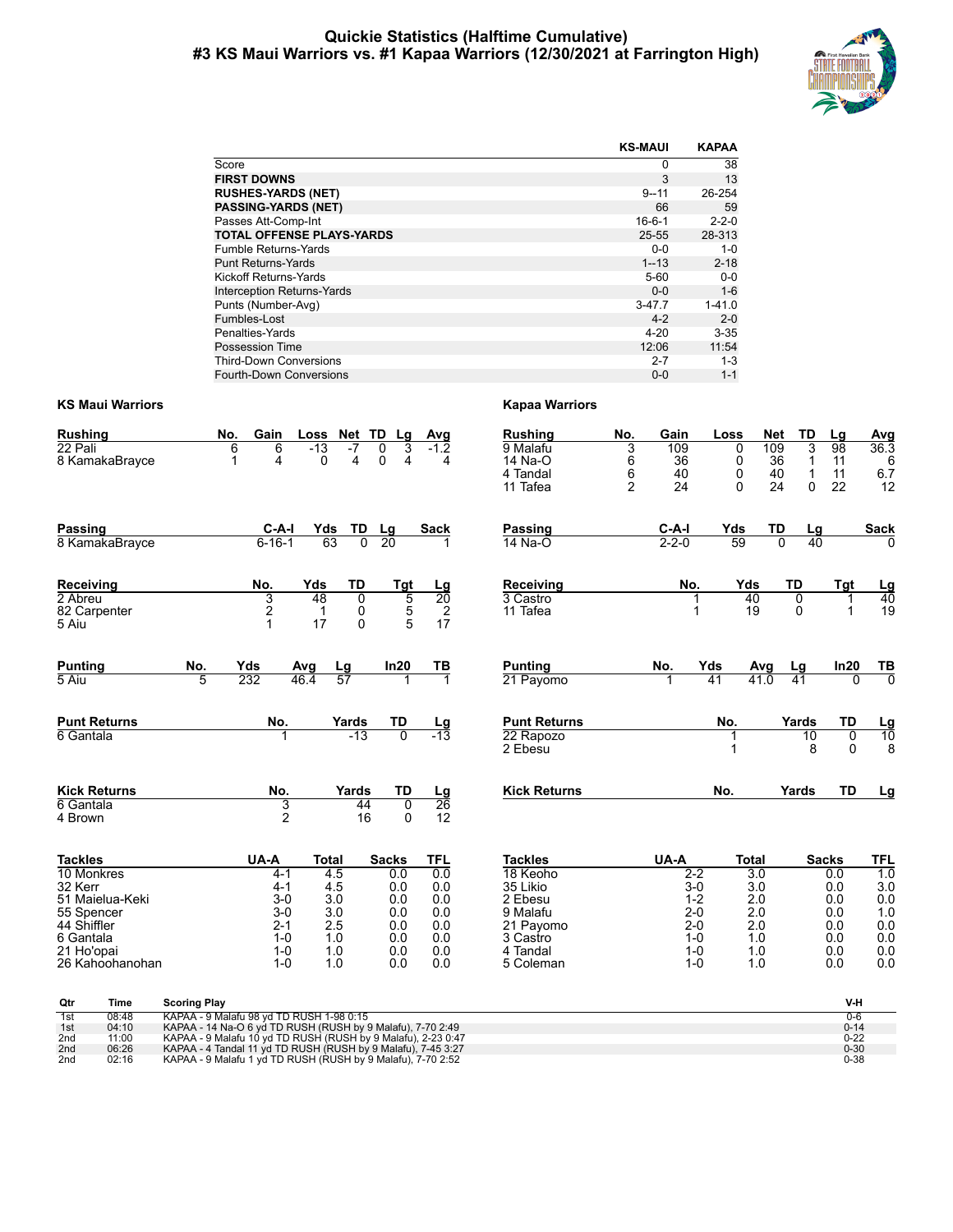#### **Quickie Statistics (2nd Quarter only) #3 KS Maui Warriors vs. #1 Kapaa Warriors (12/30/2021 at Farrington High)**



|                                  | <b>KS-MAUI</b> | <b>KAPAA</b> |
|----------------------------------|----------------|--------------|
| Score                            | 0              | 24           |
| <b>FIRST DOWNS</b>               | $\Omega$       | 8            |
| <b>RUSHES-YARDS (NET)</b>        | $4-1$          | 15-78        |
| <b>PASSING-YARDS (NET)</b>       | $\Omega$       | 59           |
| Passes Att-Comp-Int              | $4 - 0 - 1$    | $2 - 2 - 0$  |
| <b>TOTAL OFFENSE PLAYS-YARDS</b> | $8 - 1$        | 17-137       |
| Fumble Returns-Yards             | $0 - 0$        | 1-0          |
| <b>Punt Returns-Yards</b>        | $1 - 13$       | $1 - 10$     |
| Kickoff Returns-Yards            | $3 - 25$       | $0 - 0$      |
| Interception Returns-Yards       | $0 - 0$        | $1 - 6$      |
| Punts (Number-Avg)               | $2 - 44.5$     | $1 - 41.0$   |
| Fumbles-Lost                     | $1 - 1$        | $1 - 0$      |
| Penalties-Yards                  | $3 - 15$       | $2 - 30$     |
| Possession Time                  | 04:17          | 07:43        |
| <b>Third-Down Conversions</b>    | $0 - 2$        | $1 - 3$      |
| <b>Fourth-Down Conversions</b>   | $0 - 0$        | $1 - 1$      |

| <b>Rushing</b><br>22 Pali<br>8 KamakaBrayce                                                                                        | No.<br>3<br>1                                                                                                                                                                                                      | Gain<br>3<br>4                                                                           | Loss<br>-6<br>د۔<br>$\Omega$<br>$\overline{4}$                                    | Net TD<br>Avg<br>0<br>$\Omega$                                       | Lg<br>3<br>4<br>4                                           | <b>Rushing</b><br>9 Malafu<br>14 Na-O<br>4 Tandal                                                       | No.<br>$\overline{2}$<br>5<br>3 | Gain<br>$\overline{11}$<br>30<br>23 |                                                                         | Loss<br>$\Omega$<br>0<br>$\Omega$ | Net<br>$\overline{11}$<br>30<br>23                         | TD<br>$\overline{2}$<br>0<br>$\mathbf{1}$ | Avg<br>5.5<br>6<br>7.7                                        | <u>Lg</u><br>$\overline{10}$<br>11<br>11             |
|------------------------------------------------------------------------------------------------------------------------------------|--------------------------------------------------------------------------------------------------------------------------------------------------------------------------------------------------------------------|------------------------------------------------------------------------------------------|-----------------------------------------------------------------------------------|----------------------------------------------------------------------|-------------------------------------------------------------|---------------------------------------------------------------------------------------------------------|---------------------------------|-------------------------------------|-------------------------------------------------------------------------|-----------------------------------|------------------------------------------------------------|-------------------------------------------|---------------------------------------------------------------|------------------------------------------------------|
| Passing<br>8 KamakaBrayce                                                                                                          |                                                                                                                                                                                                                    | C-A-I<br>$0 - 4 - 1$                                                                     | TD<br>Yds<br>$\overline{0}$                                                       | Lg<br>$\overline{0}$                                                 | Sack<br><sup>0</sup>                                        | <b>Passing</b><br>14 Na-O                                                                               |                                 | $C-A-I$<br>$2 - 2 - 0$              |                                                                         | Yds<br>59                         | TD<br>$\overline{0}$                                       | <u>Lg</u><br>$\overline{40}$              |                                                               | <b>Sack</b><br>$\Omega$                              |
| Receiving<br>2 Abreu<br>82 Carpenter                                                                                               |                                                                                                                                                                                                                    | No.<br>$\mathbf{0}$<br>$\Omega$                                                          | Yards<br>0<br>$\Omega$                                                            | TD<br>Tgt<br>0<br>1<br>$\Omega$<br>$\overline{2}$                    | Lg                                                          | <b>Receiving</b><br>3 Castro<br>11 Tafea                                                                |                                 | No.                                 |                                                                         | Yards                             | 40<br>19                                                   | TD<br>0<br>$\Omega$                       | Tgt<br>1<br>$\overline{1}$                                    | $\frac{Lg}{40}$<br>19                                |
| <b>Punting</b><br>5 Aiu                                                                                                            | No.<br>Yds<br>$\overline{2}$<br>89                                                                                                                                                                                 | Avg<br>44.5                                                                              | Lng<br>46                                                                         | In20<br>$\Omega$                                                     | TB<br>$\overline{0}$                                        | <b>Punting</b><br>21 Payomo                                                                             |                                 | No.                                 | Yds<br>41                                                               | Avg<br>41.0                       |                                                            | Lng<br>41                                 | In20<br>$\Omega$                                              | $\frac{TB}{0}$                                       |
| <b>Punt Returns</b><br>6 Gantala                                                                                                   |                                                                                                                                                                                                                    | No.<br>1                                                                                 | Yards<br>$-13$                                                                    | TD<br>$\overline{0}$                                                 | $\frac{\text{Lg}}{-13}$                                     | <b>Punt Returns</b><br>22 Rapozo                                                                        |                                 |                                     |                                                                         | No.<br>1                          |                                                            | Yards<br>10                               | TD<br>$\Omega$                                                | $\frac{\text{Lg}}{10}$                               |
| <b>Kick Returns</b><br>6 Gantala<br>4 Brown                                                                                        |                                                                                                                                                                                                                    | No.<br>1<br>$\overline{2}$                                                               | Yards                                                                             | <b>TD</b><br>$\overline{9}$<br>0<br>16<br>0                          | Lg<br>$\overline{9}$<br>12                                  | <b>Kick Returns</b>                                                                                     |                                 |                                     |                                                                         | No.                               |                                                            | Yards                                     | <b>TD</b>                                                     | Lg                                                   |
| <b>Tackles</b><br>32 Kerr<br>55 Spencer<br>44 Shiffler<br>10 Monkres<br>21 Ho'opai<br>26 Kahoohanohan<br>51 Maielua-Keki<br>53 Yap |                                                                                                                                                                                                                    | UA-A<br>$3-0$<br>$3-0$<br>$2 - 0$<br>$1 - 0$<br>$1 - 0$<br>$1 - 0$<br>$1 - 0$<br>$1 - 0$ | <b>Total</b><br>$\overline{3.0}$<br>3.0<br>2.0<br>1.0<br>1.0<br>1.0<br>1.0<br>1.0 | <b>Sacks</b><br>0.0<br>0.0<br>0.0<br>0.0<br>0.0<br>0.0<br>0.0<br>0.0 | TFL<br>0.0<br>0.0<br>0.0<br>0.0<br>0.0<br>0.0<br>0.0<br>0.0 | <b>Tackles</b><br>18 Keoho<br>3 Castro<br>4 Tandal<br>5 Coleman<br>21 Payomo<br>35 Likio<br>56 Kitamura |                                 | UA-A                                | $2-0$<br>$1 - 0$<br>$1 - 0$<br>$1 - 0$<br>$1 - 0$<br>$1 - 0$<br>$1 - 0$ | <b>Total</b>                      | $\overline{2.0}$<br>1.0<br>1.0<br>1.0<br>1.0<br>1.0<br>1.0 |                                           | <b>Sacks</b><br>0.0<br>0.0<br>0.0<br>0.0<br>0.0<br>0.0<br>0.0 | TFL<br>0.0<br>0.0<br>0.0<br>0.0<br>0.0<br>1.0<br>1.0 |
| Qtr<br><b>Time</b><br>2 <sub>nd</sub><br>11:00<br>06:26<br>2 <sub>nd</sub><br>02:16<br>2 <sub>nd</sub>                             | <b>Scoring Play</b><br>KAPAA - 9 Malafu 10 yd TD RUSH (RUSH by 9 Malafu), 2-23 0:47<br>KAPAA - 4 Tandal 11 yd TD RUSH (RUSH by 9 Malafu), 7-45 3:27<br>KAPAA - 9 Malafu 1 yd TD RUSH (RUSH by 9 Malafu), 7-70 2:52 |                                                                                          |                                                                                   |                                                                      |                                                             |                                                                                                         |                                 |                                     |                                                                         |                                   |                                                            |                                           | V-H<br>$0 - 22$<br>$0 - 30$<br>$0 - 38$                       |                                                      |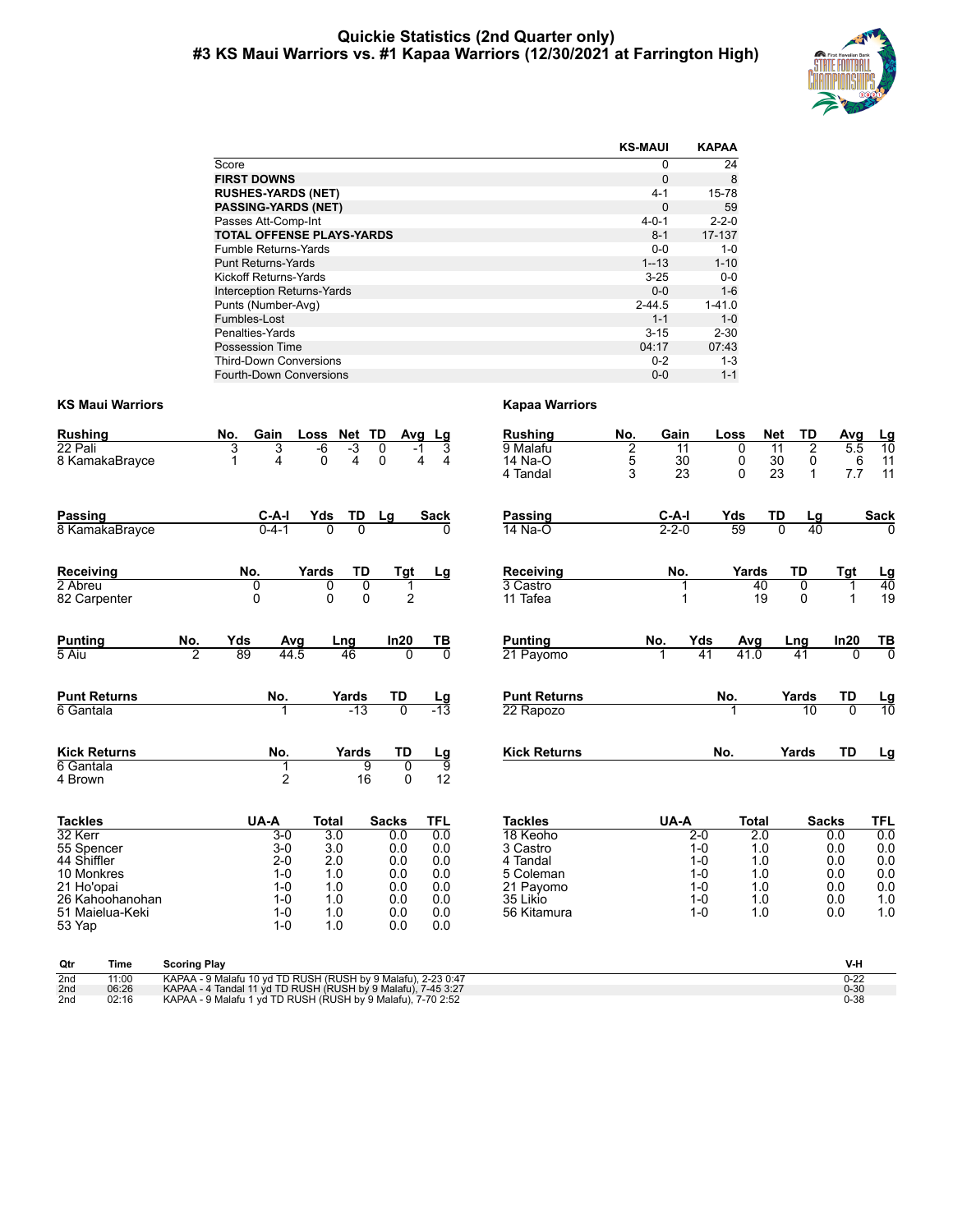#### **Play-by-Play Summary (3rd quarter) #3 KS Maui Warriors vs. #1 Kapaa Warriors (12/30/2021 at Farrington High)**



2-6 KAPAA34 Start of 3rd quarter, clock 12:00, KS-MAUI ball on KS-MAUI40. [12:00]

12 Kiesel kickoff 47 yards to the KAPAA13, 1 Pimental return 45 yards to the KS-MAUI42 (14 Chai).

#### **KAPAA WARRIORS drive start at 11:48.**

|               | **Play confimed by replay**                                                                                                            |                                                                                                                                                                         |
|---------------|----------------------------------------------------------------------------------------------------------------------------------------|-------------------------------------------------------------------------------------------------------------------------------------------------------------------------|
| MAUI03        |                                                                                                                                        |                                                                                                                                                                         |
|               |                                                                                                                                        |                                                                                                                                                                         |
| <b>MAUI17</b> | clock 08:40. [08:40]                                                                                                                   | P                                                                                                                                                                       |
| MAUI17        |                                                                                                                                        |                                                                                                                                                                         |
| MAUI17        |                                                                                                                                        |                                                                                                                                                                         |
| KS-           | 14 Na-O pass incomplete to 11 Tafea.                                                                                                   |                                                                                                                                                                         |
| KS-<br>MAUI11 | 14 Na-O rush for 4 yards to the KS-MAUI7 (51 Maielua-Keki;55 Spencer), PENALTY KAPAA holding (75<br>Rogers) 10 yards to the KS-MAUI17. |                                                                                                                                                                         |
| KS-<br>MAUI13 | 3 Castro rush for 2 yards to the KS-MAUI11 (10 Monkres).                                                                               |                                                                                                                                                                         |
| KS-<br>MAUI19 | 14 Na-O rush for 6 yards to the KS-MAUI13, 1ST DOWN KAPAA (52 Cua).                                                                    | R.                                                                                                                                                                      |
| KS-<br>MAUI26 | 1 Pimental rush for 7 yards to the KS-MAUI19 (10 Monkres).                                                                             |                                                                                                                                                                         |
| KS-<br>MAUI45 | 3 Castro rush for 19 yards to the KS-MAUI26, 1ST DOWN KAPAA, out-of-bounds (44 Shiffler).                                              | R.                                                                                                                                                                      |
| KS-<br>MAUI42 | 14 Na-O rush for loss of 3 yards to the KS-MAUI45, fumble by 14 Na-O recovered by KAPAA 14 Na-O at<br>KS-MAUI45.                       |                                                                                                                                                                         |
|               | KS-<br>KS-<br>KS-                                                                                                                      | Timeout Kapaa Warriors, clock 08:46. [08:46]<br>14 Na-O pass complete to 8 Kimi for 17 yards to the KS-MAUI0, 1ST DOWN KAPAA, TOUCHDOWN,<br>9 Malafu rush attempt good. |

#### **KS MAUI WARRIORS 0, KAPAA WARRIORS 46**

*Drive Summary: 8 plays, 42 yards, 3:08*

31 Gonsalves kickoff 47 yards to the KS-MAUI13, 6 Gantala return 22 yards to the KS-MAUI35 ( 5 Coleman).

#### **KS MAUI WARRIORS drive start at 08:30.**

| $1 - 10$     | KS-<br>MAUI35 | 8 KamakaBrayce rush for loss of 1 yard to the KS-MAUI34 (56 Kitamura).                                                                      |    |
|--------------|---------------|---------------------------------------------------------------------------------------------------------------------------------------------|----|
| $2 - 11$     | KS-<br>MAUI34 | 22 Pali rush for 10 yards to the KS-MAUI44 (2 Ebesu).                                                                                       |    |
| $3 - 1$      | KS-<br>MAUI44 | 8 KamakaBrayce rush for no gain to the KS-MAUI44, fumble by 8 KamakaBrayce recovered by KS-MAUI<br>44 Shiffler at KS-MAUI44 (54 Tafea).     |    |
| $4 - 1$      | KS-<br>MAUI44 | 5 Aiu pass complete to 10 Monkres for 18 yards to the KAPAA38, 1ST DOWN KS-MAUI (10 Yamashita).                                             | P  |
| $1 - 10$     |               | KAPAA38 TEAM rush for loss of 12 yards to the 50 yardline, fumble by TEAM recovered by KS-MAUI 8<br>KamakaBrayce at 50 yardline (9 Malafu). |    |
| $2 - 22$     | KS-<br>MAUI50 | 8 KamakaBrayce pass incomplete to 5 Aiu (2 Ebesu), PENALTY KAPAA personal foul (2 Ebesu) 14 yards<br>to the KAPAA36, NO PLAY.               |    |
|              |               | **Play under review - 4:36/3rd**                                                                                                            |    |
|              |               | **4:36/3rd - Kapaa 2 Ebesu ejected for hit on a defenseless player**                                                                        |    |
| $2 - 8$      |               | KAPAA36 22 Pali rush for 14 yards to the KAPAA22, 1ST DOWN KS-MAUI (10 Yamashita).                                                          | R. |
| $1 - 10$     |               | KAPAA22 8 KamakaBrayce rush for 2 yards to the KAPAA20 (56 Kitamura).                                                                       |    |
| $2 - 8$      |               | KAPAA20 8 KamakaBrayce pass incomplete to 5 Aiu.                                                                                            |    |
| $3-8$        |               | KAPAA20 8 KamakaBrayce pass incomplete to 82 Carpenter (1 Pimental), QB hurry by 34 Merseburgh.                                             |    |
|              |               | **3:27/3rd - KSM 8 Kamaka Bryce injured on the play**                                                                                       |    |
| 4-8          |               | KAPAA20 5 Aiu pass complete to 6 Gantala for 20 yards to the KAPAA0, 1ST DOWN KS-MAUI, TOUCHDOWN,<br>clock 03:18. [03:18]                   | P  |
| $1-0$        |               | KAPAA03 PENALTY KS-MAUI illegal formation 5 yards to the KAPAA8.                                                                            |    |
| $1-0$        |               | KAPAA08 PENALTY KS-MAUI false start (10 Monkres) 5 yards to the KAPAA13.                                                                    |    |
| $1-0$        |               | KAPAA13 PENALTY KAPAA encroachment (26) 5 yards to the KAPAA8.                                                                              |    |
| $1 - \Omega$ |               | KADAA08.12 Kinsal kick attamnt good                                                                                                         |    |

**1-0 KAPAA08 12 Kiesel kick attempt good.**

#### **KS MAUI WARRIORS 7, KAPAA WARRIORS 46**

*Drive Summary: 10 plays, 65 yards, 5:12*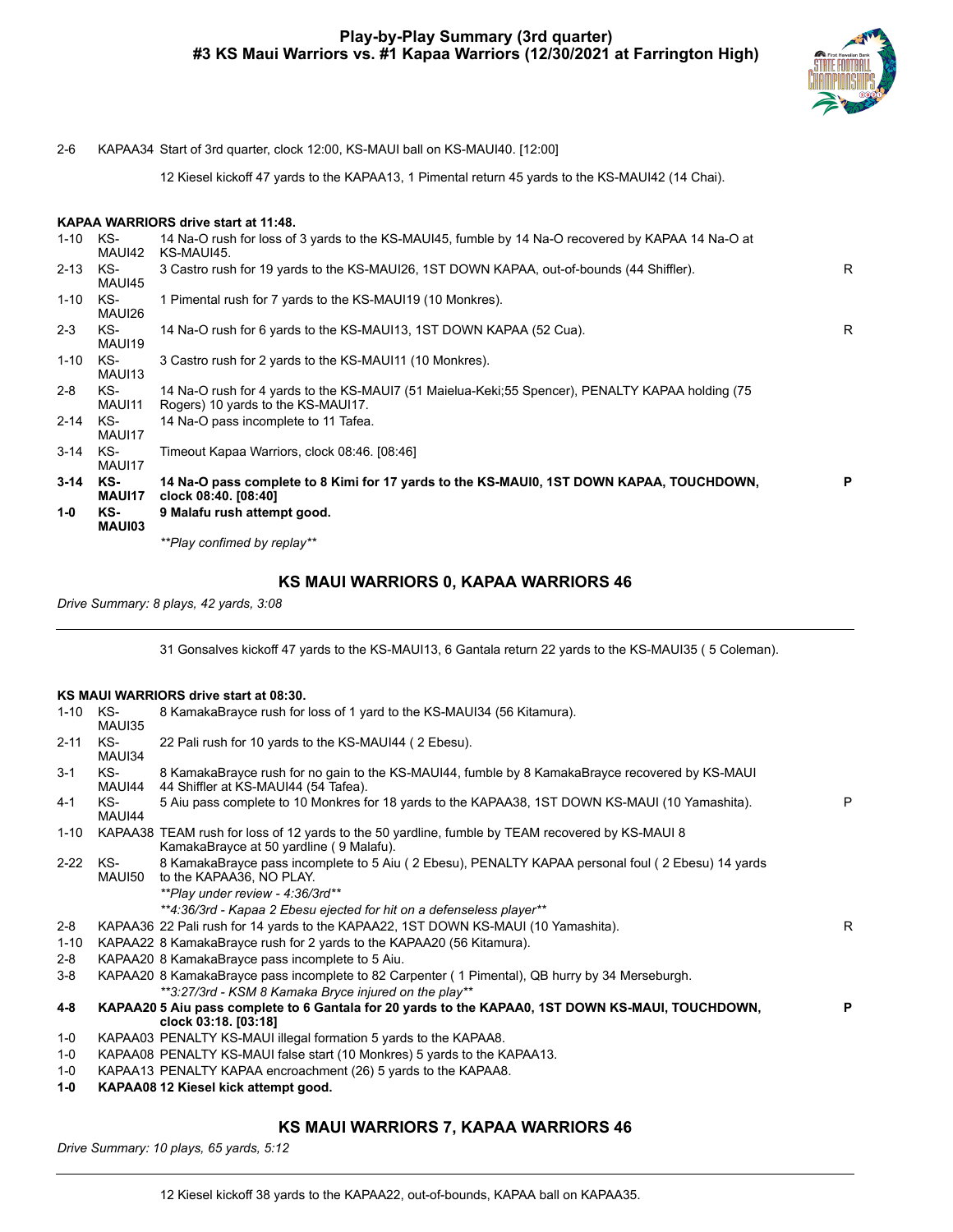|          |               | KAPAA WARRIORS drive start at 03:18.                                                        |   |
|----------|---------------|---------------------------------------------------------------------------------------------|---|
| 1-10     |               | KAPAA35 4 Tandal rush for 41 yards to the KS-MAUI24, 1ST DOWN KAPAA (10 Monkres).           | R |
| 1-10 KS- | MAUI24        | 4 Tandal rush for 8 yards to the KS-MAUI16 (52 Cua).                                        |   |
| $2 - 2$  | KS-<br>MAUI16 | Timeout KS Maui Warriors, clock 02:53. [02:53]                                              |   |
| $2 - 2$  | KS-<br>MAUI16 | 11 Tafea rush for 16 yards to the KS-MAUI0, 1ST DOWN KAPAA, TOUCHDOWN, clock 02:43. [02:43] | R |
| $1 - 0$  | KS-<br>MAUI03 | 9 Malafu rush attempt good.                                                                 |   |
|          |               |                                                                                             |   |

### **KS MAUI WARRIORS 7, KAPAA WARRIORS 54**

*Drive Summary: 3 plays, 65 yards, 0:35*

31 Gonsalves kickoff 30 yards to the KS-MAUI30, 4 Brown return 5 yards to the KS-MAUI35 (44 Ibaan).

#### **KS MAUI WARRIORS drive start at 02:39.**

| $1 - 10$ | KS-<br>MAUI35 | 8 KamakaBrayce pass incomplete to 44 Shiffler.               |
|----------|---------------|--------------------------------------------------------------|
| $2 - 10$ | KS-<br>MAUI35 | 8 KamakaBrayce rush for 4 yards to the KS-MAU139 (18 Keoho). |
| 3-6      | KS-<br>MAUI39 | 8 KamakaBrayce pass incomplete to 22 Pali.                   |
| 4-6      | KS-<br>MAUI39 | Timeout KS Maui Warriors, clock 01:59. [01:59]               |
| 4-6      | KS-<br>MAUI39 | 5 Aiu punt 32 yards to the KAPAA29, downed.                  |
|          |               | Drive Summary: 3 plays, 4 yards, 0:49                        |

#### **KAPAA WARRIORS drive start at 01:50.**

|          |               | 1-10 KAPAA29 14 Na-O rush for 33 yards to the KS-MAUI38, 1ST DOWN KAPAA (26 Kahoohanohan). | R  |
|----------|---------------|--------------------------------------------------------------------------------------------|----|
| 1-10 KS- | MAUI38        | PENALTY KS-MAUI personal foul (76 Keliikupakak) 15 yards to the KS-MAUI23, 1ST DOWN KAPAA. | E. |
| 1-10 KS- | MAUI23        | 1 Pimental rush for 12 yards to the KS-MAUI11, 1ST DOWN KAPAA (32 Kerr).                   | R  |
| 1-10 KS- | MAUI11        | 14 Na-O rush for 4 yards to the KS-MAUI7 (52 Cua).                                         |    |
| $2-6$    | KS-<br>MAUI07 | 22 Rapozo rush for 5 yards to the KS-MAUI2 (10 Monkres: 51 Maielua-Keki).                  |    |

### **END OF 3RD QUARTER: KS MAUI WARRIORS 7, KAPAA WARRIORS 54**

|                        |                    |                       | Time 1st Downs |  | <b>Conversions</b> |         |         |         |          |                  |
|------------------------|--------------------|-----------------------|----------------|--|--------------------|---------|---------|---------|----------|------------------|
| <b>Quarter Summary</b> | Score Poss R P X T |                       |                |  |                    | 3rd     | 4th     | Rushina | Passing  | <b>Penalties</b> |
| KS Maui Warriors       |                    | 06:15 1 2 0 3         |                |  |                    | $0 - 3$ | $2 - 2$ | 7-17    | 2-6-0-38 | $3 - 25$         |
| Kapaa Warriors         | 16.                | $0.5:45$ 6 1 1 8 1 -1 |                |  |                    |         | ი-ი     | 13-154  | 1-2-0-17 | $3-29$           |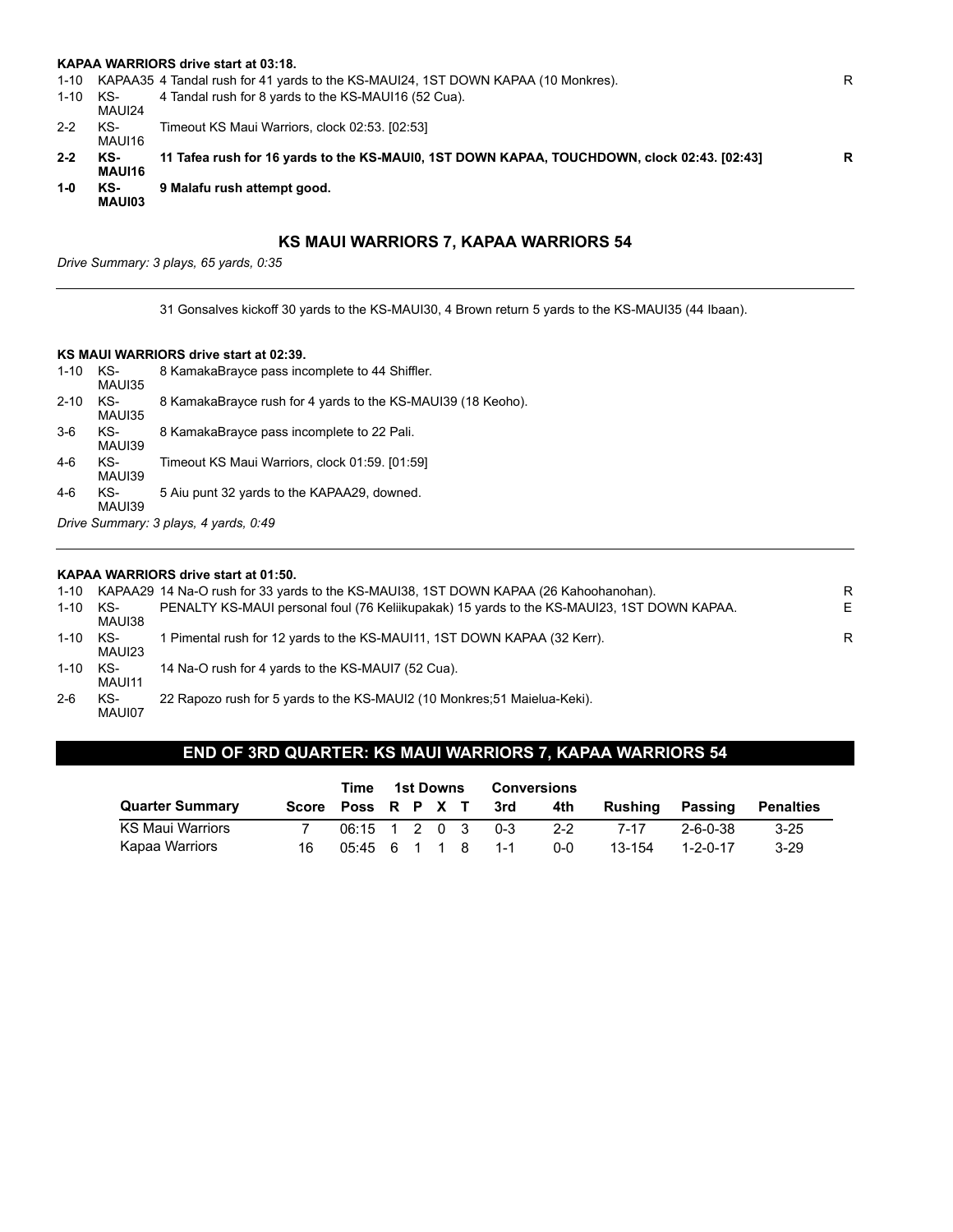#### **Quickie Statistics (3rd Quarter Cumulative) #3 KS Maui Warriors vs. #1 Kapaa Warriors (12/30/2021 at Farrington High)**



|                                  | <b>KS-MAUI</b> | <b>KAPAA</b> |
|----------------------------------|----------------|--------------|
| Score                            |                | 54           |
| <b>FIRST DOWNS</b>               | 6              | 21           |
| <b>RUSHES-YARDS (NET)</b>        | $16 - 6$       | 39-408       |
| <b>PASSING-YARDS (NET)</b>       | 104            | 76           |
| Passes Att-Comp-Int              | $22 - 8 - 1$   | $4 - 3 - 0$  |
| <b>TOTAL OFFENSE PLAYS-YARDS</b> | 38-110         | 43-484       |
| Fumble Returns-Yards             | $0 - 0$        | $1 - 0$      |
| <b>Punt Returns-Yards</b>        | $1 - 13$       | $2 - 18$     |
| Kickoff Returns-Yards            | $7 - 87$       | $1-45$       |
| Interception Returns-Yards       | $0 - 0$        | $1 - 6$      |
| Punts (Number-Avg)               | $3-47.7$       | $1 - 41.0$   |
| Fumbles-Lost                     | $8-2$          | $4 - 0$      |
| Penalties-Yards                  | $7 - 45$       | $6 - 64$     |
| Possession Time                  | 18:21          | 17:39        |
| <b>Third-Down Conversions</b>    | $2 - 10$       | $2 - 4$      |
| <b>Fourth-Down Conversions</b>   | $2 - 2$        | $1 - 1$      |

| <b>Rushing</b><br>22 Pali<br>8 KamakaBrayce                                                                                       | No.<br>8<br>5       | Gain<br>30<br>10                                                                           | Loss Net TD Lg<br>$-13$<br>$-1$                                      | 17<br>9                                        | 0<br>14<br>$\Omega$<br>4                                             | Avg<br>2.1<br>1.8                                           | <b>Rushing</b><br>9 Malafu<br>14 Na-O<br>4 Tandal<br>11 Tafea                                                          | No.<br>3<br>11<br>8<br>3 | Gain<br>109<br>83<br>89<br>40 | Loss<br>0<br>$-3$<br>0<br>$\Omega$                                           | Net<br>109<br>80<br>89<br>40                                                      | TD<br>3<br>$\mathbf{1}$<br>$\mathbf{1}$<br>1 | Lq<br>98<br>33<br>41<br>22                                           | <b>Avg</b><br>36.3<br>7.3<br>11.1<br>13.3                          |
|-----------------------------------------------------------------------------------------------------------------------------------|---------------------|--------------------------------------------------------------------------------------------|----------------------------------------------------------------------|------------------------------------------------|----------------------------------------------------------------------|-------------------------------------------------------------|------------------------------------------------------------------------------------------------------------------------|--------------------------|-------------------------------|------------------------------------------------------------------------------|-----------------------------------------------------------------------------------|----------------------------------------------|----------------------------------------------------------------------|--------------------------------------------------------------------|
| <b>Passing</b><br>8 KamakaBrayce<br>5 Aiu                                                                                         |                     | $C-A-I$<br>$6 - 20 - 1$<br>$2 - 2 - 0$                                                     | Yds<br>63<br>38                                                      | TD<br>0<br>1                                   | Lg<br>$\overline{20}$<br>20                                          | <b>Sack</b><br>1<br>0                                       | Passing<br>$14$ Na-O                                                                                                   |                          | C-A-I<br>$3 - 4 - 0$          | Yds<br>76                                                                    | TD                                                                                | Lg<br>$40^{-}$<br>$\mathbf 1$                |                                                                      | <b>Sack</b>                                                        |
| Receiving<br>2 Abreu<br>82 Carpenter<br>5 Aiu<br>6 Gantala                                                                        |                     | No.<br>3<br>2<br>1<br>1                                                                    | Yds<br>48<br>$\mathbf{1}$<br>17<br>20                                | TD<br>$\overline{0}$<br>0<br>0<br>$\mathbf{1}$ | Tgt<br>5<br>6<br>6                                                   | Lg<br>20<br>$\overline{2}$<br>17<br>20                      | Receiving<br>3 Castro<br>8 Kimi<br>11 Tafea                                                                            |                          | No.<br>1                      |                                                                              | Yds<br>40<br>17<br>19                                                             | TD<br>$\overline{0}$<br>1<br>0               | Tgt<br>1<br>$\mathbf 1$<br>$\overline{2}$                            | $\frac{Lg}{40}$<br>17<br>19                                        |
| <b>Punting</b><br>5 Aiu                                                                                                           | No.<br>6            | Yds<br>264                                                                                 | <b>Avg</b><br>44.0                                                   | <u>Lg</u><br>$\overline{57}$                   | In20                                                                 | TВ<br>1                                                     | <b>Punting</b><br>21 Payomo                                                                                            |                          | No.                           | Yds<br>41                                                                    | <u>Avg</u><br>41.0                                                                | Lg<br>$\overline{41}$                        | In20<br>$\Omega$                                                     | $\frac{TB}{0}$                                                     |
| <b>Punt Returns</b><br>6 Gantala                                                                                                  |                     | No.                                                                                        |                                                                      | Yards<br>$-13$                                 | TD<br>$\overline{0}$                                                 | $\frac{\text{Lg}}{-13}$                                     | <b>Punt Returns</b><br>22 Rapozo<br>2 Ebesu                                                                            |                          |                               | No.<br>1<br>1                                                                |                                                                                   | Yards<br>$\overline{10}$<br>8                | TD<br>$\mathbf 0$<br>$\mathbf{0}$                                    | $\frac{Lg}{10}$<br>8                                               |
| <b>Kick Returns</b><br>6 Gantala<br>4 Brown                                                                                       |                     | No.<br>4<br>3                                                                              |                                                                      | Yards<br>66<br>21                              | TD<br>0<br>$\Omega$                                                  | Lg<br>26<br>12                                              | <b>Kick Returns</b><br>1 Pimental                                                                                      |                          |                               | No.<br>$\mathbf 1$                                                           |                                                                                   | Yards<br>45                                  | TD<br>$\overline{0}$                                                 | $\frac{\text{Lg}}{45}$                                             |
| <b>Tackles</b><br>10 Monkres<br>32 Kerr<br>51 Maielua-Keki<br>52 Cua<br>44 Shiffler<br>55 Spencer<br>26 Kahoohanohan<br>6 Gantala |                     | UA-A<br>$7-2$<br>$5 - 1$<br>$3 - 2$<br>$4 - 0$<br>$3 - 1$<br>$3 - 1$<br>$2 - 0$<br>$1 - 0$ | <b>Total</b><br>8.0<br>5.5<br>4.0<br>4.0<br>3.5<br>3.5<br>2.0<br>1.0 |                                                | <b>Sacks</b><br>0.0<br>0.0<br>0.0<br>0.0<br>0.0<br>0.0<br>0.0<br>0.0 | TFL<br>0.0<br>0.0<br>0.0<br>0.0<br>0.0<br>0.0<br>0.0<br>0.0 | <b>Tackles</b><br>18 Keoho<br>2 Ebesu<br>9 Malafu<br>35 Likio<br>56 Kitamura<br>10 Yamashita<br>5 Coleman<br>21 Payomo |                          | UA-A                          | $3-2$<br>$2 - 2$<br>$3-0$<br>$3-0$<br>$3-0$<br>$2 - 1$<br>$2 - 0$<br>$2 - 0$ | <b>Total</b><br>$\overline{4.0}$<br>3.0<br>3.0<br>3.0<br>3.0<br>2.5<br>2.0<br>2.0 |                                              | <b>Sacks</b><br>0.0<br>0.0<br>0.0<br>0.0<br>0.0<br>0.0<br>0.0<br>0.0 | <b>TFL</b><br>1.0<br>0.0<br>2.0<br>3.0<br>2.0<br>0.0<br>0.0<br>0.0 |
| Otr<br><b>Time</b>                                                                                                                | <b>Scoring Play</b> |                                                                                            |                                                                      |                                                |                                                                      |                                                             |                                                                                                                        |                          |                               |                                                                              |                                                                                   |                                              | V-H                                                                  |                                                                    |

| Qtr | Time  | <b>Scoring Play</b>                                                          | V-H      |
|-----|-------|------------------------------------------------------------------------------|----------|
| 1st | 08:48 | KAPAA - 9 Malafu 98 vd TD RUSH 1-98 0:15                                     | 0-6      |
| 1st | 04:10 | KAPAA - 14 Na-O 6 yd TD RUSH (RUSH by 9 Malafu), 7-70 2:49                   | $0 - 14$ |
| 2nd | 11:00 | KAPAA - 9 Malafu 10 yd TD RUSH (RUSH by 9 Malafu), 2-23 0:47                 | $0 - 22$ |
| 2nd | 06:26 | KAPAA - 4 Tandal 11 yd TD RUSH (RUSH by 9 Malafu), 7-45 3:27                 | $0 - 30$ |
| 2nd | 02:16 | KAPAA - 9 Malafu 1 yd TD RUSH (RUSH by 9 Malafu), 7-70 2:52                  | $0 - 38$ |
| 3rd | 08:40 | KAPAA - 8 Kimi 17 yd TD PASS from 14 Na-O (RUSH by 9 Malafu), 8-42 3:08      | $0 - 46$ |
| 3rd | 03:18 | KS-MAUI - 6 Gantala 20 yd TD PASS from 5 Aiu (KICK by 12 Kiesel), 10-65 5:12 | 7-46     |
| 3rd | 02:43 | KAPAA - 11 Tafea 16 yd TD RUSH (RUSH by 9 Malafu), 3-65 0:35                 | $7-54$   |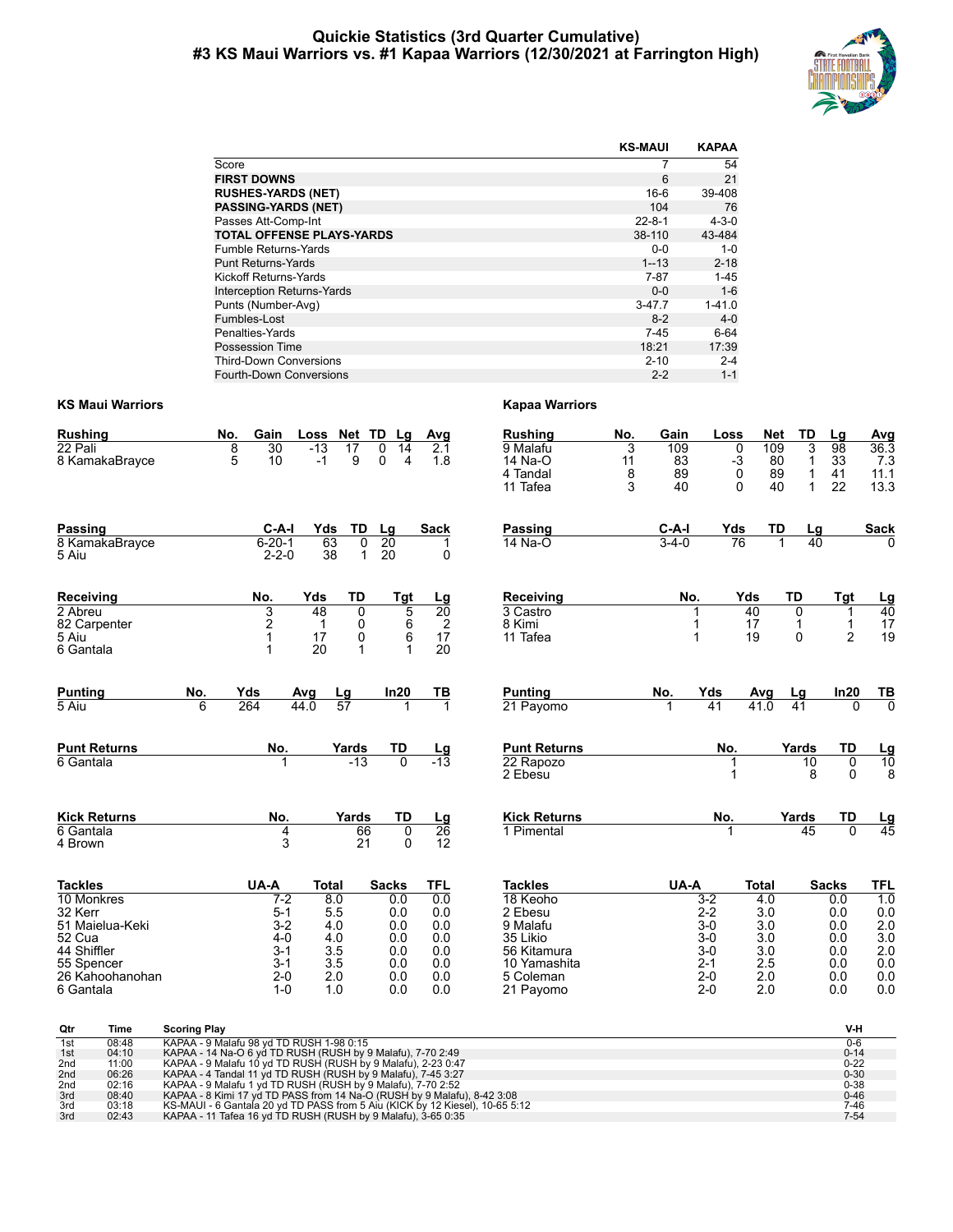#### **Quickie Statistics (3rd Quarter only) #3 KS Maui Warriors vs. #1 Kapaa Warriors (12/30/2021 at Farrington High)**



|                                   | <b>KS-MAUI</b> | <b>KAPAA</b> |
|-----------------------------------|----------------|--------------|
| Score                             |                | 16           |
| <b>FIRST DOWNS</b>                | 3              | 8            |
| <b>RUSHES-YARDS (NET)</b>         | $7 - 17$       | 13-154       |
| <b>PASSING-YARDS (NET)</b>        | 38             | 17           |
| Passes Att-Comp-Int               | $6 - 2 - 0$    | $2 - 1 - 0$  |
| <b>TOTAL OFFENSE PLAYS-YARDS</b>  | 13-55          | 15-171       |
| Fumble Returns-Yards              | $0 - 0$        | $0 - 0$      |
| <b>Punt Returns-Yards</b>         | $0 - 0$        | $0 - 0$      |
| Kickoff Returns-Yards             | $2 - 27$       | $1 - 45$     |
| <b>Interception Returns-Yards</b> | $0 - 0$        | $0 - 0$      |
| Punts (Number-Avg)                | $1 - 32.0$     | -0           |
| Fumbles-Lost                      | $2 - 0$        | $1 - 0$      |
| Penalties-Yards                   | $3 - 25$       | $3-29$       |
| Possession Time                   | 06:15          | 05:45        |
| <b>Third-Down Conversions</b>     | $0 - 3$        | $1 - 1$      |
| <b>Fourth-Down Conversions</b>    | $2 - 2$        | $0 - 0$      |

| <b>Rushing</b>                 | No.                 | Gain                       | Net TD<br>Loss                           | Avg                      | Lg                   | <b>Rushing</b>              | No.                 | Gain        | Loss               | <b>Net</b>              | TD                     | Avg            |                        |
|--------------------------------|---------------------|----------------------------|------------------------------------------|--------------------------|----------------------|-----------------------------|---------------------|-------------|--------------------|-------------------------|------------------------|----------------|------------------------|
| 22 Pali<br>8 KamakaBrayce      | $\overline{2}$<br>4 | $\overline{24}$<br>6       | $\overline{24}$<br>$\Omega$<br>5<br>$-1$ | 0<br>1.3<br>$\Omega$     | 12<br>14<br>4        | 14 Na-O<br>4 Tandal         | 5<br>$\overline{2}$ | 47<br>49    | $-3$<br>0          | 44<br>49                | 0<br>0                 | 8.8<br>24.5    | $\frac{Lg}{33}$<br>41  |
|                                |                     |                            |                                          |                          |                      | 11 Tafea                    |                     | 16          | 0                  | 16                      | 1                      | 16             | 16                     |
| <b>Passing</b>                 |                     | $C-A-I$                    | TD<br>Yds                                | Lg                       | <b>Sack</b>          | Passing                     |                     | $C-A-I$     | Yds                | TD                      | $\frac{\text{Lg}}{17}$ |                | <b>Sack</b>            |
| 8 KamakaBrayce<br>5 Aiu        |                     | $0 - 4 - 0$<br>$2 - 2 - 0$ | $\Omega$<br>0<br>38                      | 20<br>$\mathbf{1}$       | 0<br>0               | 14 Na-O                     |                     | $1 - 2 - 0$ | $\overline{17}$    |                         |                        |                |                        |
| Receiving                      |                     | No.                        | Yards<br>TD                              | Tgt                      | Lg                   | Receiving                   |                     | No.         | Yards              |                         | TD                     | Tgt            | <u>Lg</u><br>17        |
| 82 Carpenter<br>5 Aiu          |                     | 0<br>0                     | 0<br>0                                   | 0<br>0                   |                      | 8 Kimi<br>11 Tafea          |                     | 1<br>0      |                    | $\overline{17}$<br>0    | 1<br>0                 |                |                        |
| 6 Gantala                      |                     |                            | 20                                       | 1<br>1                   | 20                   |                             |                     |             |                    |                         |                        |                |                        |
| <b>Punting</b>                 | No.                 | Yds<br>Avg                 | Lng                                      | In20                     | TВ                   | <b>Punting</b>              | No.                 | Yds         | Avg                | Lng                     |                        | In20           | TB                     |
| 5 Aiu                          |                     | $\overline{32}$<br>32.0    | 32                                       | $\Omega$                 | 70                   |                             |                     |             |                    |                         |                        |                |                        |
| <b>Punt Returns</b>            |                     | No.                        | Yards                                    | <b>TD</b>                | Lg                   | <b>Punt Returns</b>         |                     |             | No.                |                         | Yards                  | <b>TD</b>      | <u>Lg</u>              |
| <b>Kick Returns</b>            |                     | No.                        | Yards                                    | TD                       |                      | <b>Kick Returns</b>         |                     |             | No.                |                         | Yards                  | TD             | $\frac{\text{Lg}}{45}$ |
| 6 Gantala<br>4 Brown           |                     | 1<br>1                     |                                          | 22<br>0<br>5<br>$\Omega$ | $\frac{Lg}{22}$<br>5 | 1 Pimental                  |                     |             | 1                  |                         | 45                     | $\overline{0}$ |                        |
| <b>Tackles</b>                 |                     | UA-A                       | Total                                    | <b>Sacks</b>             | <b>TFL</b>           | <b>Tackles</b>              |                     | UA-A        |                    | <b>Total</b>            |                        | <b>Sacks</b>   | TFL                    |
| 10 Monkres<br>52 Cua           |                     | $3 - 1$<br>$3-0$           | $\overline{3.5}$<br>3.0                  | 0.0<br>0.0               | 0.0<br>0.0           | 10 Yamashita<br>56 Kitamura |                     |             | $2-0$<br>$2 - 0$   | $\overline{2.0}$<br>2.0 |                        | 0.0<br>0.0     | 0.0<br>1.0             |
| 14 Chai                        |                     | $1 - 0$                    | 1.0                                      | 0.0                      | 0.0                  | 2 Ebesu                     |                     |             | $1 - 0$            | 1.0                     |                        | 0.0            | 0.0                    |
| 26 Kahoohanohan                |                     | $1 - 0$                    | 1.0                                      | 0.0                      | 0.0                  | 5 Coleman                   |                     |             | $1 - 0$            | 1.0                     |                        | 0.0            | 0.0                    |
| 32 Kerr                        |                     | $1 - 0$                    | 1.0                                      | 0.0                      | 0.0                  | 9 Malafu                    |                     |             | $1 - 0$            | 1.0                     |                        | 0.0            | 1.0                    |
| 44 Shiffler<br>51 Maielua-Keki |                     | $1 - 0$<br>$0 - 2$         | 1.0<br>1.0                               | 0.0<br>0.0               | 0.0<br>0.0           | 18 Keoho<br>44 Ibaan        |                     |             | $1 - 0$<br>$1 - 0$ | 1.0<br>1.0              |                        | 0.0<br>0.0     | 0.0<br>0.0             |
| 55 Spencer                     |                     | $0 - 1$                    | 0.5                                      | 0.0                      | 0.0                  | 54 Tafea                    |                     |             | $1 - 0$            | 1.0                     |                        | 0.0            | 0.0                    |
| ∩÷r<br><b>Time</b>             | Scoring Play        |                            |                                          |                          |                      |                             |                     |             |                    |                         |                        | $V_H$          |                        |

| Qtr | Time  | <b>Scoring Play</b>                                                          | V-H      |
|-----|-------|------------------------------------------------------------------------------|----------|
| 3rd | 08:40 | KAPAA - 8 Kimi 17 vd TD PASS from 14 Na-O (RUSH by 9 Malafu), 8-42 3:08      | 0-46     |
| 3rd | 03:18 | KS-MAUI - 6 Gantala 20 yd TD PASS from 5 Aiu (KICK by 12 Kiesel), 10-65 5:12 | $7 - 46$ |
| 3rd | 02:43 | KAPAA - 11 Tafea 16 yd TD RUSH (RUSH by 9 Malafu), 3-65 0:35                 | $7 - 54$ |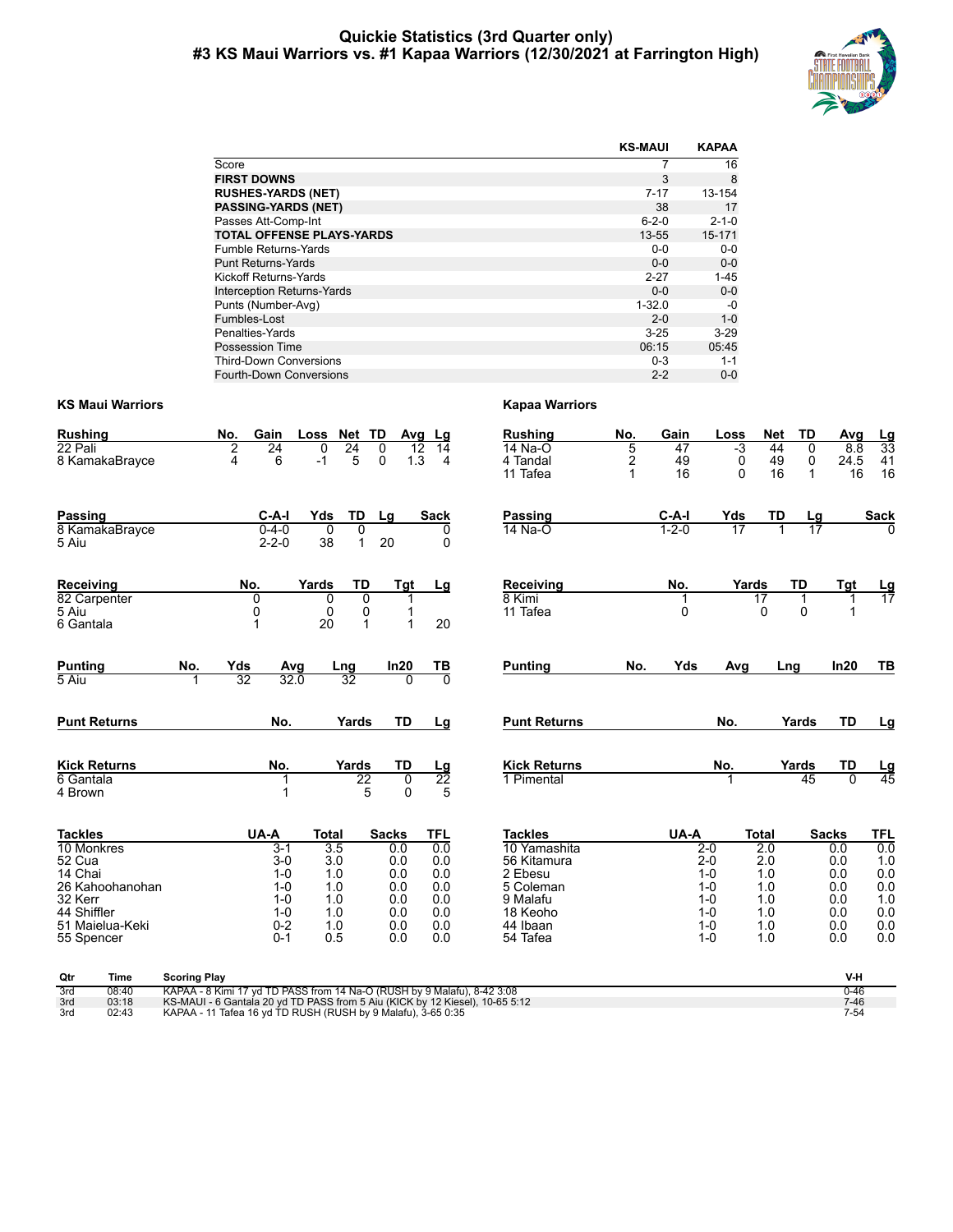

| $3 - 1$ | KS-<br>MAUI02 | Start of 4th quarter, clock 12:00. [12:00]                                                                                                        |   |
|---------|---------------|---------------------------------------------------------------------------------------------------------------------------------------------------|---|
| $3 - 1$ | KS-<br>MAUI02 | 22 Rapozo rush for 1 yard to the KS-MAUI1, 1ST DOWN KAPAA (26 Kahoohanohan: 52 Cua).                                                              | R |
|         |               | **Play under review at 11:24/4th** Play called a TD**                                                                                             |   |
| $1 - 0$ | KS-<br>MAUI01 | 22 Rapozo rush for no gain to the KS-MAUI1 (53 Yap).                                                                                              |   |
| $2 - 0$ | KS-<br>MAUI01 | 22 Rapozo rush for no gain to the KS-MAUI1, fumble forced by 55 Spencer, fumble by 22 Rapozo recovered<br>by KS-MAUI 26 Kahoohanohan at KS-MAUI1. |   |
|         |               |                                                                                                                                                   |   |

*Drive Summary: 7 plays, 70 yards, 2:43*

#### **KS MAUI WARRIORS drive start at 11:07.**

| 1-10 KS- | MAUI01        | Timeout Kapaa Warriors, clock 11:07. [11:07]                                                                                                                  |    |
|----------|---------------|---------------------------------------------------------------------------------------------------------------------------------------------------------------|----|
| $1 - 10$ | KS-<br>MAUI01 | 8 KamakaBrayce rush for 11 yards to the KS-MAUI12, 1ST DOWN KS-MAUI (21 Payomo).                                                                              | R. |
| $1 - 10$ | KS-<br>MAUI12 | 8 KamakaBrayce rush for 2 yards to the KS-MAUI14 (35 Likio).                                                                                                  |    |
| $2 - 8$  | KS-<br>MAUI14 | 44 Shiffler rush for 8 yards to the KS-MAUI22, 1ST DOWN KS-MAUI (1 Pimental).                                                                                 | R. |
| 1-10     | KS-<br>MAUI22 | 44 Shiffler rush for loss of 2 yards to the KS-MAUI20 (45 Tolenoa).                                                                                           |    |
| $2 - 12$ | KS-<br>MAUI20 | 8 KamakaBrayce pass incomplete to 2 Abreu.                                                                                                                    |    |
| $3 - 12$ | KS-<br>MAUI20 | 8 KamakaBrayce pass complete to 2 Abreu for 30 yards to the 50 yardline, 1ST DOWN KS-MAUI (1<br>Pimental).                                                    | P  |
| 1-10     | KS-<br>MAUI50 | 22 Pali rush for 4 yards to the KAPAA46 (9 Malafu).                                                                                                           |    |
| $2-6$    |               | KAPAA46 4 Brown rush for loss of 3 yards to the KAPAA49 (54 Tafea), PENALTY KAPAA personal foul (34<br>Merseburgh) 15 yards to the KAPAA34, 1ST DOWN KS-MAUI. | E. |
| 1-10     |               | KAPAA34 PENALTY KAPAA encroachment (5 Coleman) 5 yards to the KAPAA29.                                                                                        |    |
| $1 - 5$  |               | KAPAA29 32 Kerr rush for loss of 1 yard to the KAPAA30 (9 Malafu).                                                                                            |    |
| 2-6      |               | KAPAA30 8 KamakaBrayce pass incomplete to 6 Gantala, QB hurry by 54 Tafea.                                                                                    |    |
| 3-6      |               | KAPAA30 8 KamakaBrayce pass incomplete to 13 Hong.                                                                                                            |    |
| 4-6      |               | KAPAA30 8 KamakaBrayce pass incomplete to 6 Gantala (9 Malafu).                                                                                               |    |
|          |               | Drive Summary: 12 plays, 69 yards, 5:49                                                                                                                       |    |
|          |               |                                                                                                                                                               |    |

|          |                      | KAPAA WARRIORS drive start at 05:18.                                                        |   |
|----------|----------------------|---------------------------------------------------------------------------------------------|---|
|          |                      | KAPAA ball on KAPAA31.                                                                      |   |
| 1-10     |                      | KAPAA31 14 Na-O rush for 5 yards to the KAPAA36 (52 Cua).                                   |   |
| $2 - 5$  |                      | KAPAA36 3 Castro rush for 9 yards to the KAPAA45, 1ST DOWN KAPAA (9 Ombao).                 | R |
| 1-10     |                      | KAPAA45 3 Castro rush for no gain to the KAPAA45 (55 Spencer).                              |   |
| $2 - 10$ |                      | KAPAA45 14 Na-O rush for 13 yards to the KS-MAUI42, 1ST DOWN KAPAA (9 Ombao).               | R |
| $1 - 10$ | KS-<br>MAUI42        | 4 Tandal rush for loss of 2 yards to the KS-MAU144 (53 Yap).                                |   |
| $2 - 12$ | KS-<br>MAUI44        | 14 Na-O rush for 1 yard to the KS-MAUI43 (63 Ho).                                           |   |
|          |                      | **2:41/4th - KSM 53 Yap injured on the play**                                               |   |
| $3 - 11$ | KS-<br><b>MAUI43</b> | 9 Malafu rush for 43 yards to the KS-MAUI0, 1ST DOWN KAPAA, TOUCHDOWN, clock 02:25. [02:25] | R |
| $1 - 0$  | KS-<br>MAUI03        | Timeout Kapaa Warriors, clock 02:25. [02:25]                                                |   |
| 1-0      | KS-<br>MAUI03        | 31 Gonsalves kick attempt good.                                                             |   |

#### **KS MAUI WARRIORS 7, KAPAA WARRIORS 61**

*Drive Summary: 7 plays, 69 yards, 2:53*

31 Gonsalves kickoff 50 yards to the KS-MAUI10, 6 Gantala return 11 yards to the KS-MAUI21 ( 4 Tandal).

#### **KS MAUI WARRIORS drive start at 02:18.**

1-10 KS-MAUI21 8 KamakaBrayce rush for 2 yards to the KS-MAUI23 (54 Tafea).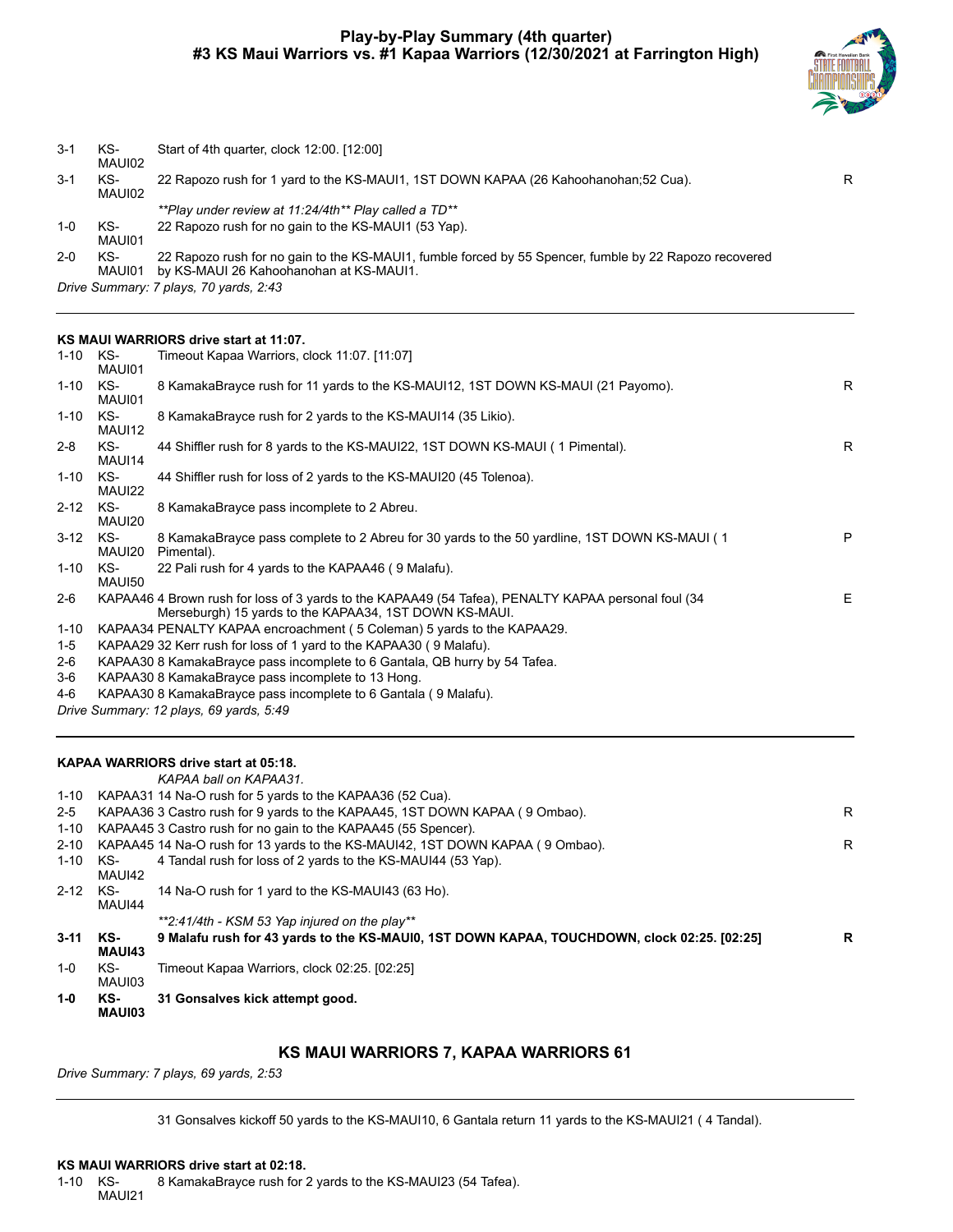2-8 KS-MAUI23 22 Pali rush for 3 yards to the KS-MAUI26 ( 5 Coleman;35 Likio). 3-5 KS-MAUI26 8 KamakaBrayce pass intercepted by 44 Ibaan at the KS-MAUI44, 44 Ibaan return 2 yards to the KS-MAUI42, fumble forced by 6 Gantala, fumble by 44 Ibaan recovered by KAPAA 9 Malafu at KS-MAUI42, 9 Malafu for 36 yards to the KS-MAUI6 ( 8 KamakaBrayce). *Drive Summary: 3 plays, 5 yards, 1:42*

- **KAPAA WARRIORS drive start at 00:36, KAPAA ball on KS-MAUI6.** 1-0 KS-MAUI06 TEAM rush for loss of 1 yard to the KS-MAUI7.
- 2-0 KS-End of game, clock 00:00. [00:00]

MAUI07 *Drive Summary: 1 plays, -1 yards, 0:36*

## **FINAL SCORE - : KS MAUI WARRIORS 7, KAPAA WARRIORS 61**

|                         | Time  | 1st Downs                                         |  |  |  | <b>Conversions</b> |      |         |          |          |                  |
|-------------------------|-------|---------------------------------------------------|--|--|--|--------------------|------|---------|----------|----------|------------------|
| <b>Quarter Summary</b>  | Score | Poss R P X T                                      |  |  |  |                    | -3rd | 4th     | Rushina  | Passing  | <b>Penalties</b> |
| <b>KS Maul Warriors</b> |       | $07:38$ 2 1 1 4 1-3                               |  |  |  |                    |      | $0 - 1$ | $9 - 24$ | 1-6-1-30 | $0 - 0$          |
| Kapaa Warriors          |       | $04:22 \quad 4 \quad 0 \quad 0 \quad 4 \quad 2-2$ |  |  |  |                    |      | $0 - 0$ | 11-69    | $---$    | $2 - 20$         |